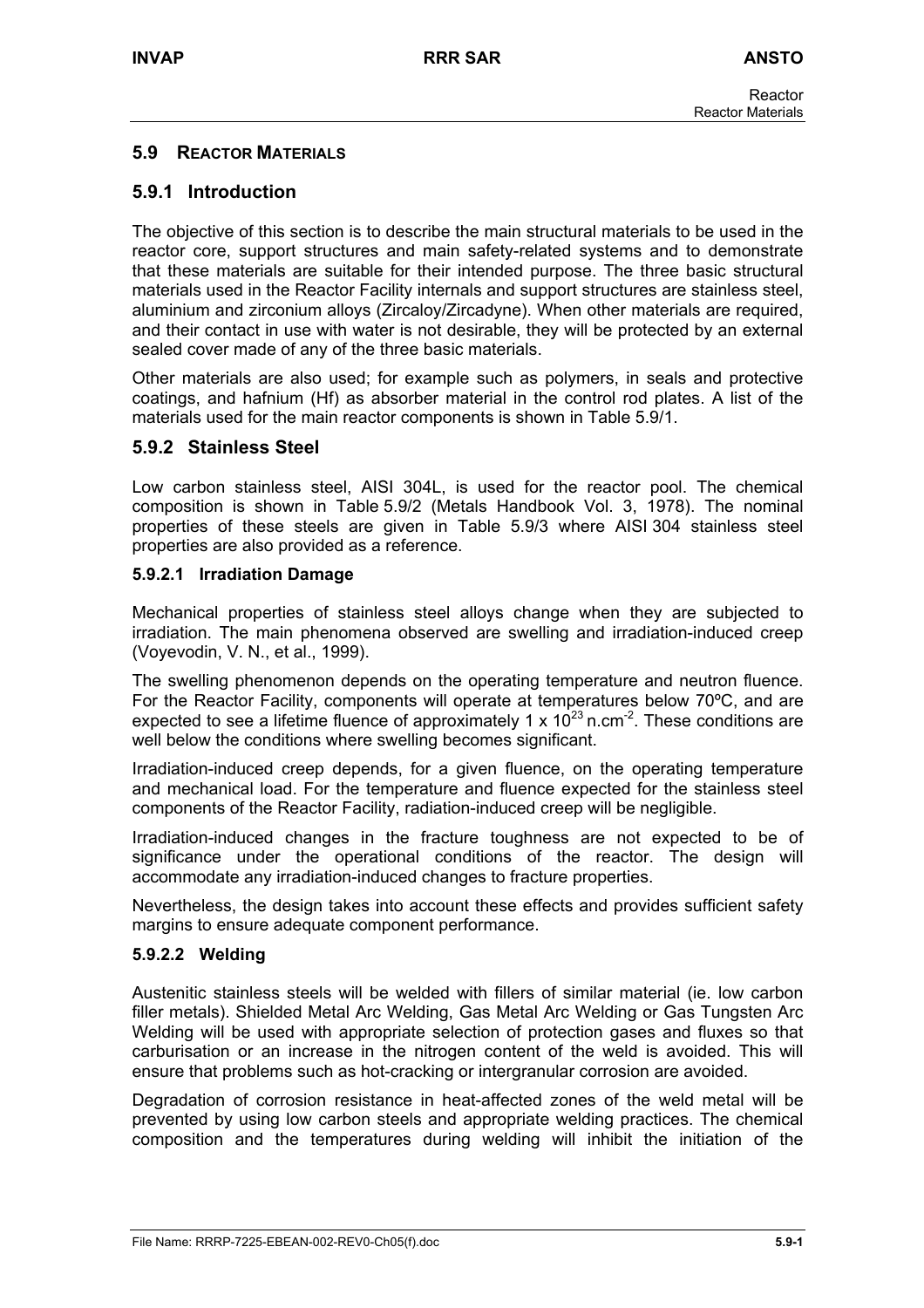precipitation of carbides (such as  $M_{23}C_6$ ) in accordance with the Time-Temperature-Precipitation curve (Folkhard, E., 1987) shown in Figure 5.9/1.

The welding will be carried out with support to guarantee a minimum amount of ferrite in the weld in order to avoid weld cracking.

# **5.9.2.3 Corrosion**

Stainless steels have strong resistance to corrosion over a wide range of environments and temperatures. The reactor pool and primary circuit water is demineralised water with controlled low conductivity of less than 100  $\mu$ Sm<sup>-1</sup>. No failure mechanism is known under such process conditions provided the quality of the water is maintained and the  $t$ emperature remains below  $60^{\circ}$ C. Analysis conducted to study these alloys suggests that the corrosion resistance of stainless steel (304 L) is good under the expected operating conditions for reactor.

Contamination of the stock material, welding consumables and completed components by harmful substances will be avoided during all handling, storage and manufacturing operations.

Intergranular corrosion and intergranular stress corrosion will not present any problem under the reactor operational environment (Folkhard, E., 1987).

#### **5.9.2.4 Dissimilar Metal Joints**

Stainless steel-to-aluminium joints are acceptable within the operating temperature range and water quality requirements for the reactor.

Stainless steel-to-Zircaloy joints are discussed in Section 5.9.6.

#### **5.9.2.5 Conclusions**

AISI 304L stainless steel has been selected for use in the Reactor Facility because of its excellent performance under the operating conditions in the reactor. Corrosion and irradiation damage do not present a safety hazard for the components to be constructed with this material. To avoid corrosion, an operational limit will apply to the reactor water quality (conductivity to be less than 100  $\mu$ Sm<sup>-1</sup>) to ensure that the performance is as predicted.

# **5.9.3 Aluminium Alloys**

Aluminium alloys will be used for the construction of some reactor internals. Table 5.9/4 shows the designation of these alloys with that of 1100 grade pure aluminium (Davis, J. R., 1994) given as a comparison.

#### **5.9.3.1 Irradiation Damage**

Aluminium alloys are suitable materials for use in components working in radiation environments as their properties are well understood and show predictable behaviour under such conditions.

Aluminium is extensively used in water-cooled research reactors because of its low cross section for the capture of thermal neutrons, excellent corrosion resistance and thermal conductivity. The most common alloys used are the 5000 and 6000 series. Table 5.9/5 presents data on these alloys with data for the 1100 series alloy included as a comparison.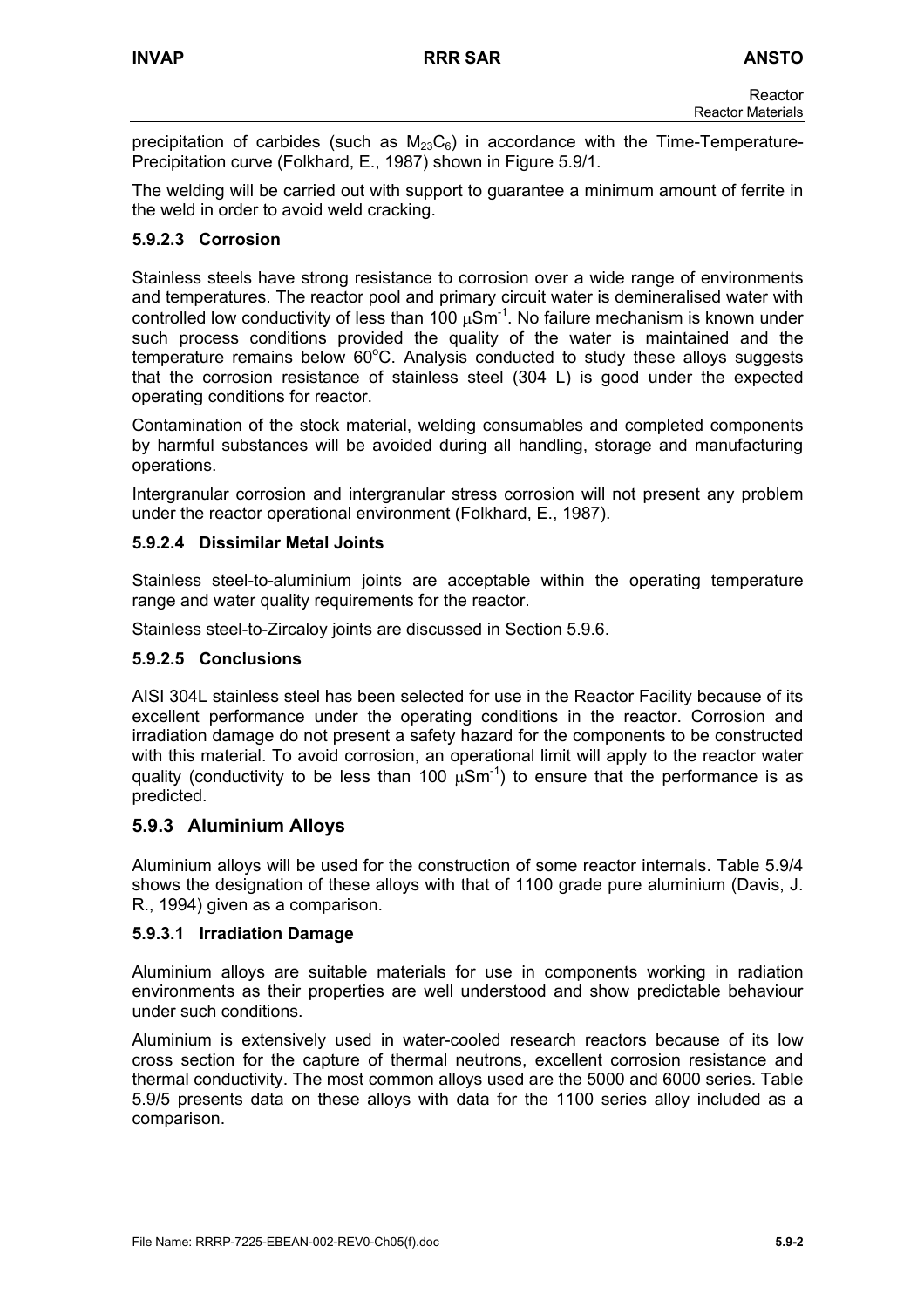The aluminium alloys to be used in Reactor Facility components are solid solution or precipitation hardened alloys that provide satisfactory mechanical properties for the intended service in the Reactor Facility. In alloys of the 5000 series, the increase in strength over pure aluminium is provided by Mg in solid solution. This alloy has good properties as regards to formability and resistance to corrosion in water flows. In the case of alloys of the 6000 series, the increase in strength is achieved by an ageing heat treatment that forms a fine precipitate of  $Mg_2Si$ .

Table 5.9/6 shows a range of mechanical properties for the two aluminium alloys at fluences of around 0.8 to 2.0 x  $10^{23}$  n.cm<sup>-2</sup>, the expected maximum fluence that these components will experience. Mechanical properties at room temperature and at  $100^{\circ}$ C are presented.

In the case of the 6061-T6 aluminium alloy, samples were irradiated to 0.81 x  $10^{23}$  n.cm<sup>-2</sup> at a  $\Phi_{\text{th}}$ /  $\Phi_{\text{f}}$  neutron ratio of 2. The test samples were irradiated at 95°C and tested at 25°C and 95°C (Alexander, D. J., 1999). An increase of approximately 7% wt Si can be expected at these fluences, while swelling is expected to be below 1%. Increases of between 15 and 25% in yield strength and ultimate strength, with a reduction in the total elongation of 30% have been measured (Weeks, J. R., et al., 1990; Dunlap, J. A., et al., 1996).

Results for 5052-0 aluminium irradiated to fluences of 2 x  $10^{23}$  n.cm<sup>-2</sup> at a temperature of 55°C and tested at 50°C showed an increase in yield strength of more than 500% and an increase in ultimate tensile strength of ~200%. A reduction in the total elongation from ~25% to 7% was also observed.

The fracture toughness of 6061-T6 has been shown to be adequate at neutron fluences in the order of  $0.8 \times 10^{23}$  n.cm<sup>-2</sup>. ASME Nuclear Code Case N519 recommends that a limit of 25.3 MPa√m be adopted for this alloy. All samples tested by Alexander (1999) up to 95°C were above this value using the Kj method of testing fracture toughness.

# **5.9.3.2 Welding**

Aluminium alloys are readily welded by employing welding processes with gas protection (TIG welding). Welding has been carried out in an atmosphere of argon or helium. In addition, the shielding gas has been used to regulate the cross section of the seam and the deposition speed.

The welding process and procedure selection has ensured appropriate performance of these welds.

# **5.9.3.3 Corrosion**

Aluminium alloys develop an oxide surface layer of the order 10 Å thick that protects the alloy from corrosion. The thermodynamic stability conditions of the oxide film are usually represented on a Pourbaix diagram of applied potential vs. pH. The conditions for aluminium passivity (that is, it is protected by the oxide) are between pH 4 and pH 8.5. In this pH range and good-quality water, the oxidation rate depends on temperature. In the temperature range between  $70^{\circ}$ C and  $80^{\circ}$ C, oxidation rates are sufficiently low that the materials can be used for extended periods. This is evidenced by the behaviour of similar materials in research reactors that operate at comparable temperatures, such as HIFAR, which has operated at  $50^{\circ}$ C over more than 40 years of service, and HFBR in the United States (Farrell, K., 1995). It is noted that the reactor will operate at  $temperatures$  below  $70^{\circ}$ C.

Aluminium alloy susceptibility to crevice corrosion, galvanic corrosion and stress corrosion will be minimised by controlling water quality. The conductivity will be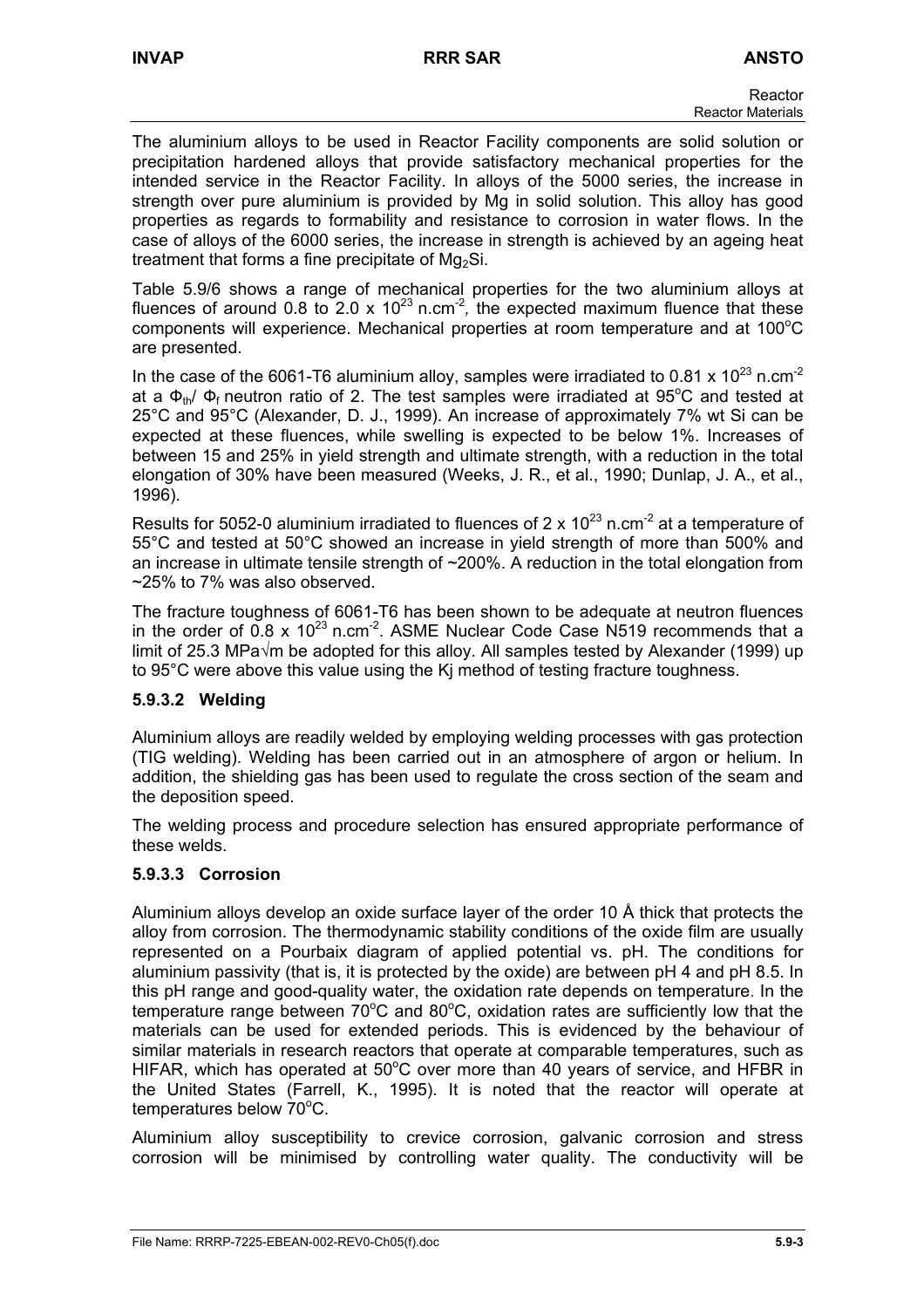controlled and maintained below 100  $\mu$ Sm<sup>-1</sup> with neutral pH, and adequate water circulation will be ensured (a minimum velocity of  $0.04 \text{ ms}^{-1}$  is required).

Due to the quality of the water used in the reactor, corrosion-erosion is not considered to be a problem. It has been shown, in laboratory scale, that the severity of this phenomenon is dependent on the quality of the water. Tests at the Savannah River Laboratory show that erosion of aluminum would not be a problem until the velocities exceeded about 30 ms<sup>-1</sup> (velocities in the core area of the reactor will be around 10 ms<sup>-1</sup>).

In summary, corrosion resistance for the aluminium alloys to be used in the Replacement Reactor Facility is very good in both the welded and un-welded condition, particularly when the pH and conductivity of the water are tightly controlled. The following table shows the corrosion rates in seawater for aluminium 6061 to be used in the Reactor Facility, and for aluminium 1100 as comparison.

# **5.9.3.4 Dissimilar Metal Joints**

Aluminium-to-Zircaloy joints are acceptable under the water quality conditions that will apply for the Reactor Facility. It is particularly important to control the presence of chlorides. Aluminium-to-stainless steel metal joints have already been discussed in Section 5.9.2.

## **5.9.3.5 Conclusions**

AA 6061, AA 5456 and AA 5052, widely used in research reactor applications, are suitable aluminium alloys for use in Reactor Facility components. This is because of their excellent resistance to corrosion and their predictable changes in properties under irradiation.

# **5.9.4 Polymers**

#### **5.9.4.1 Irradiation Effects**

In general, the irradiation conditions, manufacturing techniques and composition are the main factors that determine the radiation resistance of polymers. Irradiation damage of polymers strongly depends on the fluence received by the material. Figure 5.9/2 shows the relative radiation resistance of the most common thermoplastic, and elastomers (Parker Hannifin Corporation).

The damage caused by irradiation over a long period of time may be more important than damage by irradiation to the same total dose for a short time (i.e. at high dose rates). The dose rate effect is, in addition, dependent on the chemical structure of the material itself. The amount of oxygen present is a function of the sample thickness, its permeability for gases and the amount of stabilizers added to the polymer to control oxidation damage under normal ageing conditions. For example, it is known that the effect is more pronounced in polyolefins [e.g. polyethylene (PE)], but is usually not of great importance for polyvinylchloride (PVC) and ethylene-propylene rubber (EPR) (Beynel, P., et al., 1982).

The best performances in the case of rubber are those of butadiene-styrene (Buna-S), ethylene-propylene rubber – EPR, polyurethane rubber - EPDM (Nordel, Desmopan), and finally, ordered by decreasing performance, natural vulcanised rubber. The best performances of thermoplastics are those registered by polyvinyl butyral, polystyrene, polyamides (Kapton, Kinel) and polyvinyl acetate (PVA) (Mounchanin, M., and Thibault, X., 2000).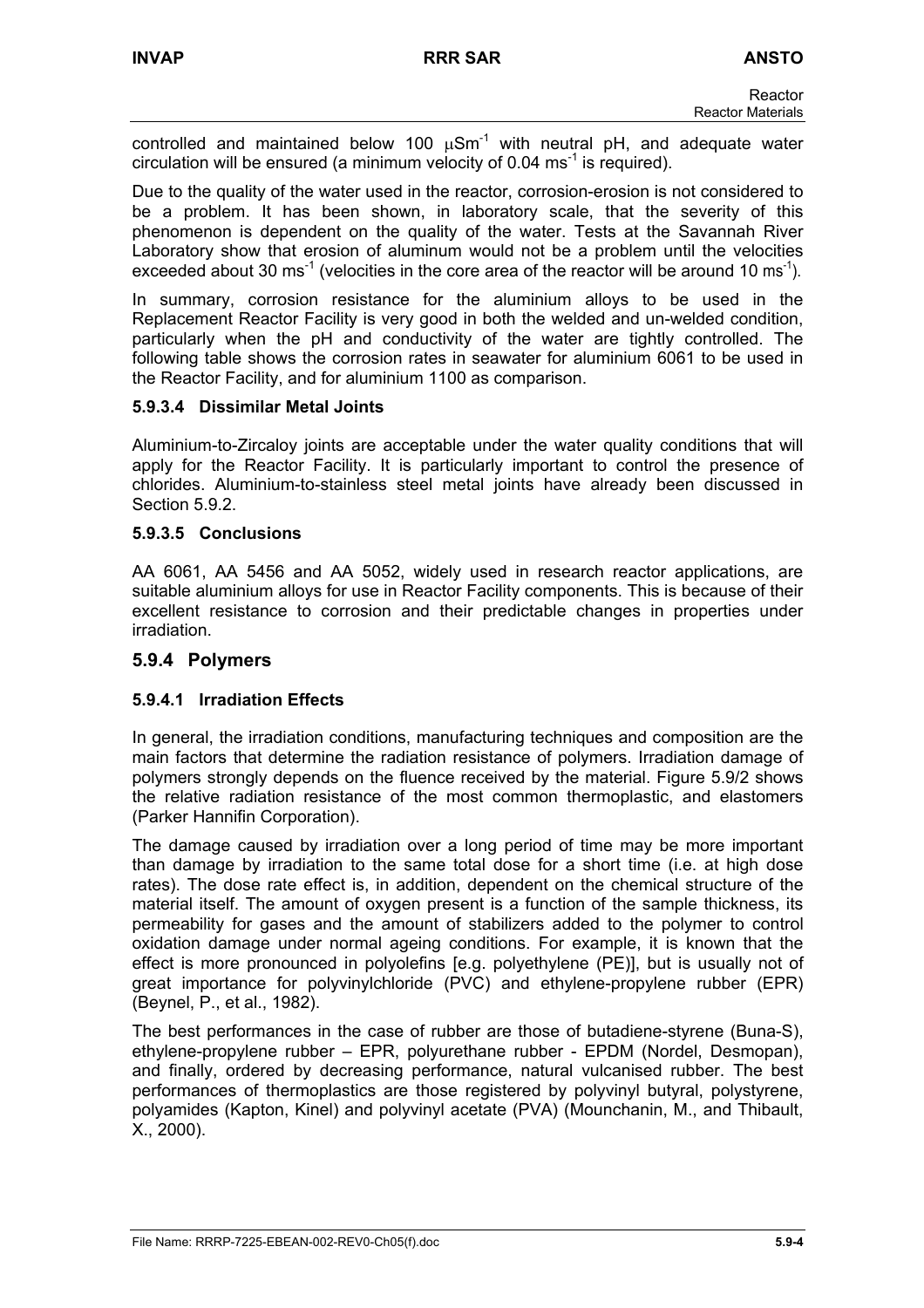Comparing the properties under irradiation of some polymers, the elastomers show comparable resistance and greater strain than thermoplastics (Figure 5.9/3).

Irradiation effects of polymers also depend on their composition and molecular structure. In the case of natural rubber-polypropylene, if the content of natural rubber is high, irradiation induces an increase in the tensile strength. Where the content of polypropylene is high, irradiation reduces the strength. This is shown in Figure 5.9/4.

Elastomers are widely used as sealing materials in nuclear applications where they are required to withstand relatively low dose rates over long periods of time. The sealing force exerted by a compressed seal tends to decay with the time; this stress relaxation can be temporary, due to a physical rearrangement of the rubber molecules, or permanent, when cross-linking occurs. The decay of this stress with time in a compressed elastomer is a well-known phenomenon and is accelerated by high temperatures or ionising radiation.

The comparison between EPR (Ethylene-propylene rubber) and Viton (Fluorinated copolymer) o-rings is shown in Figure 5.9/5. The elongation at failure for EPR reaches the 100% end-point at 6 x 10<sup>7</sup> rad, while for the case of Viton the elongation at break point decreases very rapidly, reaching 100% at 2.5 x 10<sup>7</sup> rad (extrapolated). The tensile strength and the hardness of Viton o-rings increase with irradiation, however, EPR shows a decrease in these properties with irradiation. This suggests that chain scission and cross-linking are the dominant processes in Viton, particularly at high irradiation doses. A similar behaviour has been found for another fluorinated polymer: tetrafluorethylene-propylene rubber and behaviour with respect to sealing appears to be similar (Clegg, D. W., 1991).

The retained sealing force obtained on Viton seals (vinylidene fluoridehexafluoropropylene copolymer) decreases with irradiation dose (γ irradiation), becoming effectively zero at 0.45 MGy at 250°C and 0.6 MGy at 200°C (Burnay, S. G., and Hitchon, J. W., 1985).

Another polymer assessed is polyurethane rubber (PUR) which is used for the fuel clamp and control rod seals. As a guideline, PUR is usable at gamma doses smaller than  $10^5$ Gy.

Tests have been performed by placing PUR seals in the ASTRA reactor (CERN, 1982). The irradiation position has the following characteristics:

- a) gamma radiation field characteristic of the reactor FA (0.5-3 MeV)
- b) radiation field medium: air
- c) temperature: 25-35ºC
- d) dose rate:  $10^4 10^5$  Gy
- e) dosimetry method: ionisation method

On the specific seals made of PUR no damage has been reported for dose smaller than  $10^5$ Gy.

Tests have also been performed in the RA-6 reactor at the Bariloche Atomic Centre (Argentine Atomic Energy Commission) on seals identical to those to be used in the Reactor Facility, and they have confirmed the good behaviour of this material.

#### **5.9.4.2 Conclusion**

Polymers, used in o-rings or hoses, have been demonstrated to be suitable for use in the Reactor Facility.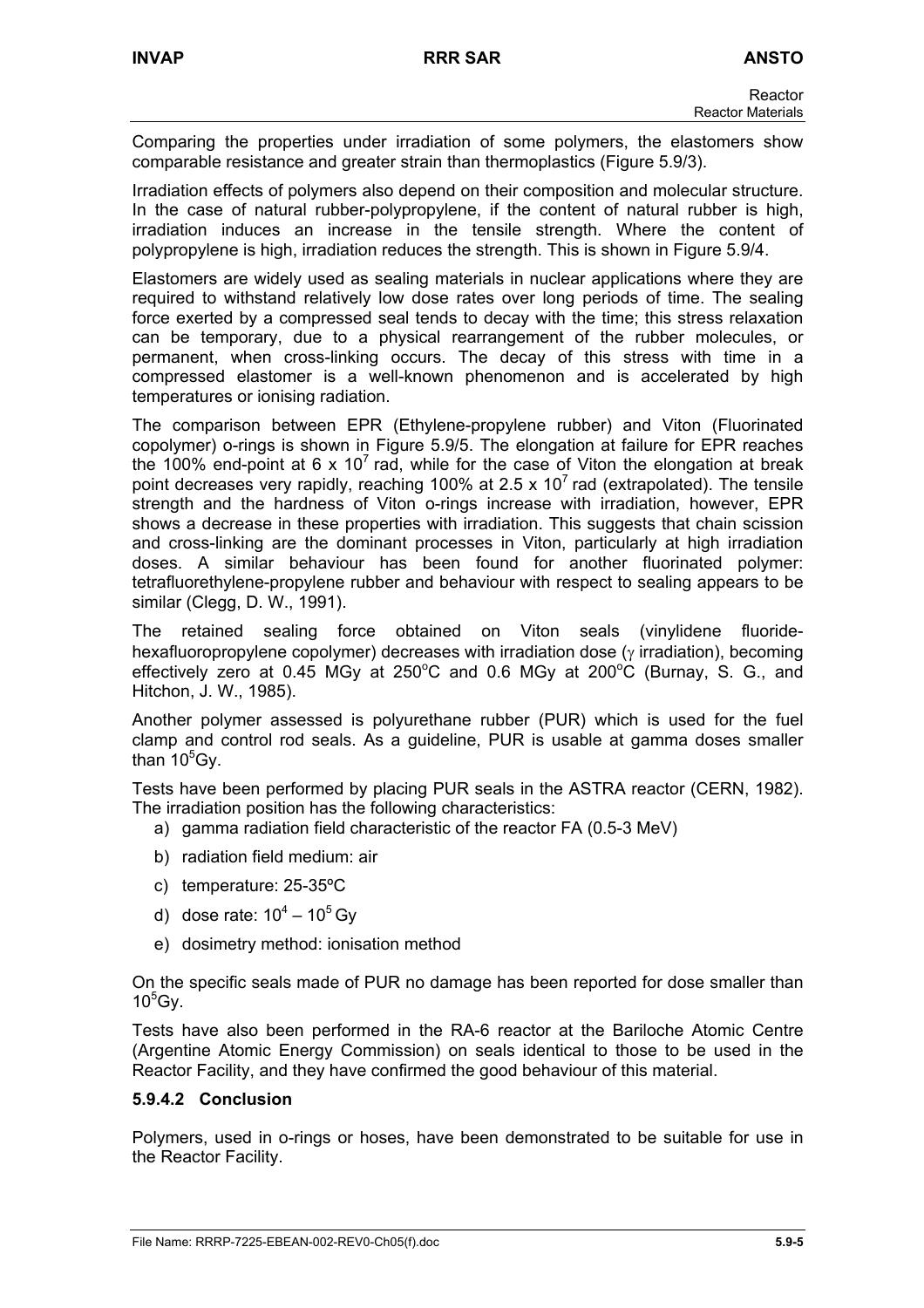# **5.9.5 Hafnium Alloy**

## **5.9.5.1 Introduction**

Hafnium was introduced in 1980 as a neutron absorber for use in control rods, to be utilized in addition to carbon tetra boride as a replacement for silver-indium-cadmium. Hafnium control rods were introduced as original equipment in several pressurised water reactors. Actually, the program developed by FRAMATOME in the new Harmoni 2G RCCA design is an example of the excellent behaviour of Hf (Mounchanin M. and Thibault X., 2000 and De Perthuis, S., 1995).

Control rods are exposed to integrated neutron/thermal flux and to temperature throughout their lifetime. The irradiation effects for the Hf absorber are low.

## **5.9.5.2 General Characteristics of Hf as Control Element**

Hafnium metal is a superior control material for light-water-cooled reactors. A unique combination of properties, including high neutron absorption cross-section, excellent corrosion resistance, good strength, ease of manufacturing and welding capacity, resistance to irradiation damage and excellent dimensional stability, makes it an ideal material for this application. It is mainly used within the nuclear and aerospace industries.

ASTM B 776 gives two types of Hf, (Grade1: Nuclear and Grade 3: Commercial). Table 5.9/6B shows the chemical composition of Hf in accordance with ASTM, Atucha I absorbers and Wah Chang commercial products (HAFNIUM – Wah Chang).

## **5.9.5.3 Physical and Mechanical Properties**

Table 5.9/6C shows the mechanical properties whilst Table 5.9/6D shows a summary of physical properties for the hafnium alloy.

Hf is a refractory material found in nature together with Zr, its crystalline structure being given as hexagonal compact (hcp) for temperatures below 1760 $^{\circ}$ C and as centred body (bcc) for higher temperatures.

Hafnium is a relatively hard metal. In appearance, the metal is somewhat darker than either zirconium or titanium products (HAFNIUM – Wah Chang).

In view of its crystallographic nature, Hf is anisotropic, i.e. in worked or rolled products, properties such as thermal expansion, mechanical resistance and ductility vary in accordance with directionality (Haygarth, J. C. and R. A. Graham, 2000).

#### **5.9.5.4 Corrosion Resistance**

The corrosion resistance of Hf is high and the electrochemical potential is nearest to Zr or Zr alloys. At RRRP operating temperature it is not expected to react with other elements. In other words, Hf initiates its reaction slowly with air and oxygen at 400 $^{\circ}$ C, forming Hf oxide, nitrides with nitrogen at 900 $^{\circ}$ C and hydrides with hydrogen at 700 $^{\circ}$ C. Therefore, the Hf control rod may be built without cladding (Haygarth, J. C. and R. A. Graham, 2000 and Kennard, M. W. and J. E. Harbottle, 2000).

#### **5.9.5.5 Irradiation Effects**

Hf yields better performance than Ag-In-Cd and  $B_4$  C, for it experiences no growth, swelling or creep (Mounchanin M. and Thibault X., 2000). These phenomena are related to the material's fusion temperature and the stress such material must withstand. Hf has a fusion temperature of  $2227^{\circ}$ C. Considering the RRR operation temperature and the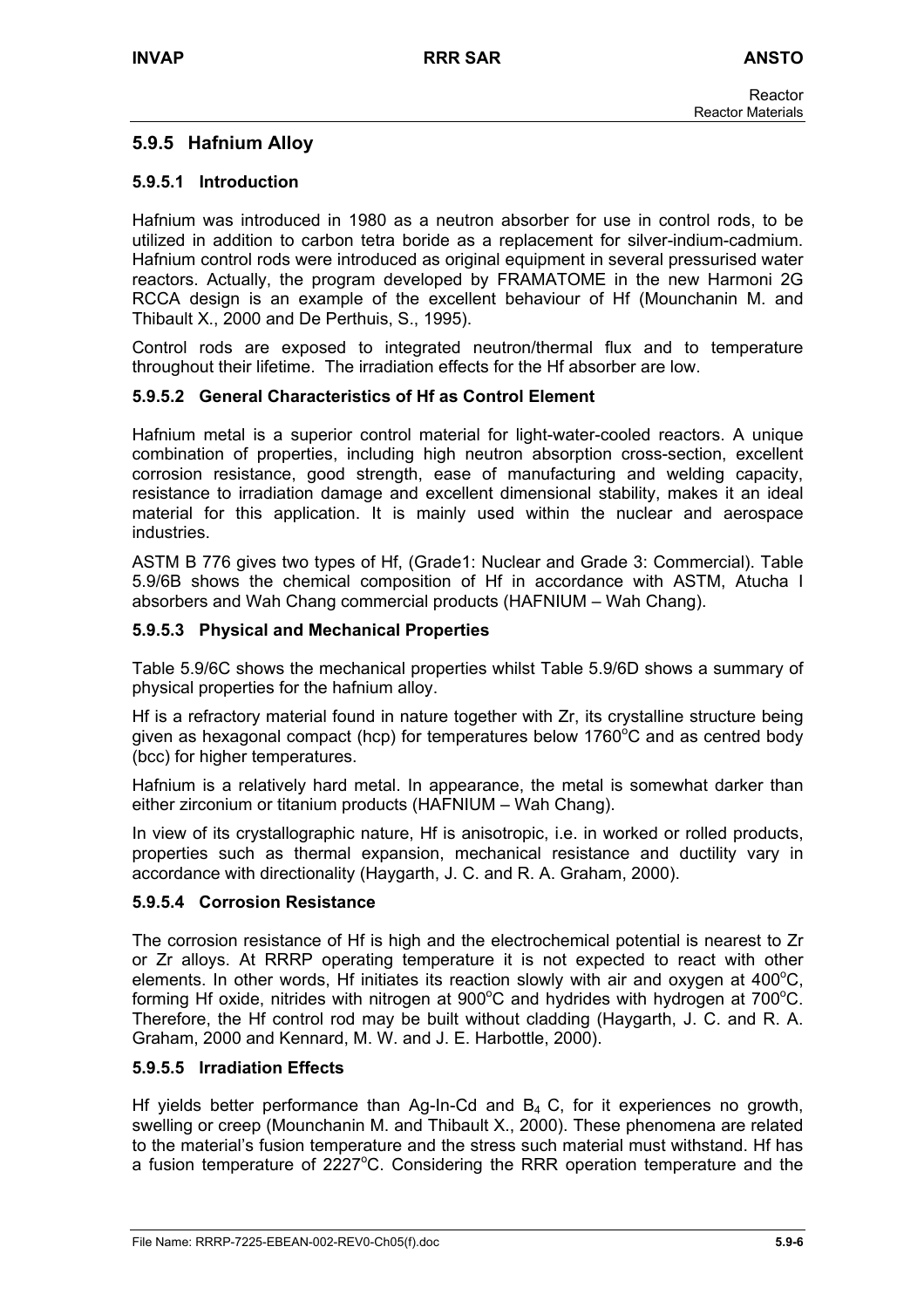design of the control rods, these phenomena are irrelevant.

Since its implementation as control material, its application evolved and it has been used in control rods fully built in it for nuclear submarines, PWR and BWR reactors, e.g. the Atucha I reactor and several research reactors throughout the world, such as MAPLE, ORPHEE, OSIRIS, SCARABEEN, SILOE, FRG-1, JMTR, etc.

# **5.9.6 Zirconium Alloys**

A comprehensive analysis has been undertaken for the zirconium alloys intended for use in the Reactor Facility. A series of tests has been undertaken aimed at providing confidence in the prediction of material behaviour over time.

Nuclear characteristics, good resistance to corrosion, good mechanical properties and good ductility make zirconium alloys the most suitable material for the construction of several components located close to the Core.

Zircaloy-4 (Nuclear materials: grade R60804), and Zircadyne (Non-nuclear materials: grades R60702 and R60705) alloys were included in the analysis. Chemical requirements follow standards ASTM B493, B550, B551, B653 and B658 and ASTM B351, B352 and B353 for nuclear application (Low Hf content). Zircaloy 4 and Zircadyne (grade R60702) has a predominant  $\alpha$  (hcp) phase rich in Sn with Fe, Cr and Ni present in the inter-metallic precipitates. Zr-2.5 Nb alloys (grade R60705) are two-phased ( $\alpha$  /  $\beta$ ), where the  $\alpha$  phase is saturated in Nb (1 wt%) and the remaining Nb (together with Fe or Cr impurities) is present in the metastable β phase.

## **5.9.6.1 Irradiation Damage**

Zirconium alloy properties are modified through the effects of radiation. This aspect is of particular significance in those structural components that are expected to be placed close to the reactor core for the life of the Reactor Facility. For example, the core chimney wall will receive a neutron fluence of the order of  $4.9 \cdot 10^{22}$  n.cm<sup>-2</sup> over 40 years and will operate at temperatures around 60ºC.

As a result of this integrated neutron flux, point defects are produced, as well as clusters and linear defects, all of which increase tensile strength and reduce the ductility of the material. This increase in strength tends to saturate at low fluence. In the case of Zircaloy, a hardening of the material has been observed at high fluence, a phenomenon related to the dissolving of the precipitates during irradiation (Adamsom, R. B., 2000).

The fracture toughness of Zircaloy-2 increases substantially as temperature rises (from  $0^{\circ}$ C to 250 $^{\circ}$ C) for the base material as well as for welds. On the other hand results for Zircaloy-4 show that it does not register a drop in  $K_{IC}$  (plain-strain fracture toughness) at fluences up to 10 $21$ n cm<sup>-2</sup> at 260 $^{\circ}$ C.

Non-nuclear-grade zirconium alloys - R60705 and 60702 – will be used in those places where there are no low neutron absorption cross-section requirements, such as flanges, frames, piping connections, external piping (heavy water outlet and inlet, venting pipe), skirts, CNS and HNS housing assembly, brace and brace anchoring, etc. Zirconium alloys - R60702 and R60705 – will be submitted to accumulated integrated fluxes below  $10^{20}$  n.cm<sup>-2</sup> during the 40 years of reactor operation. This integrated flux value is quite below the thresholds in which noticeably growths or modifications may be registered as to mechanical properties (Price, E. G., CANDU Pressure Tubes).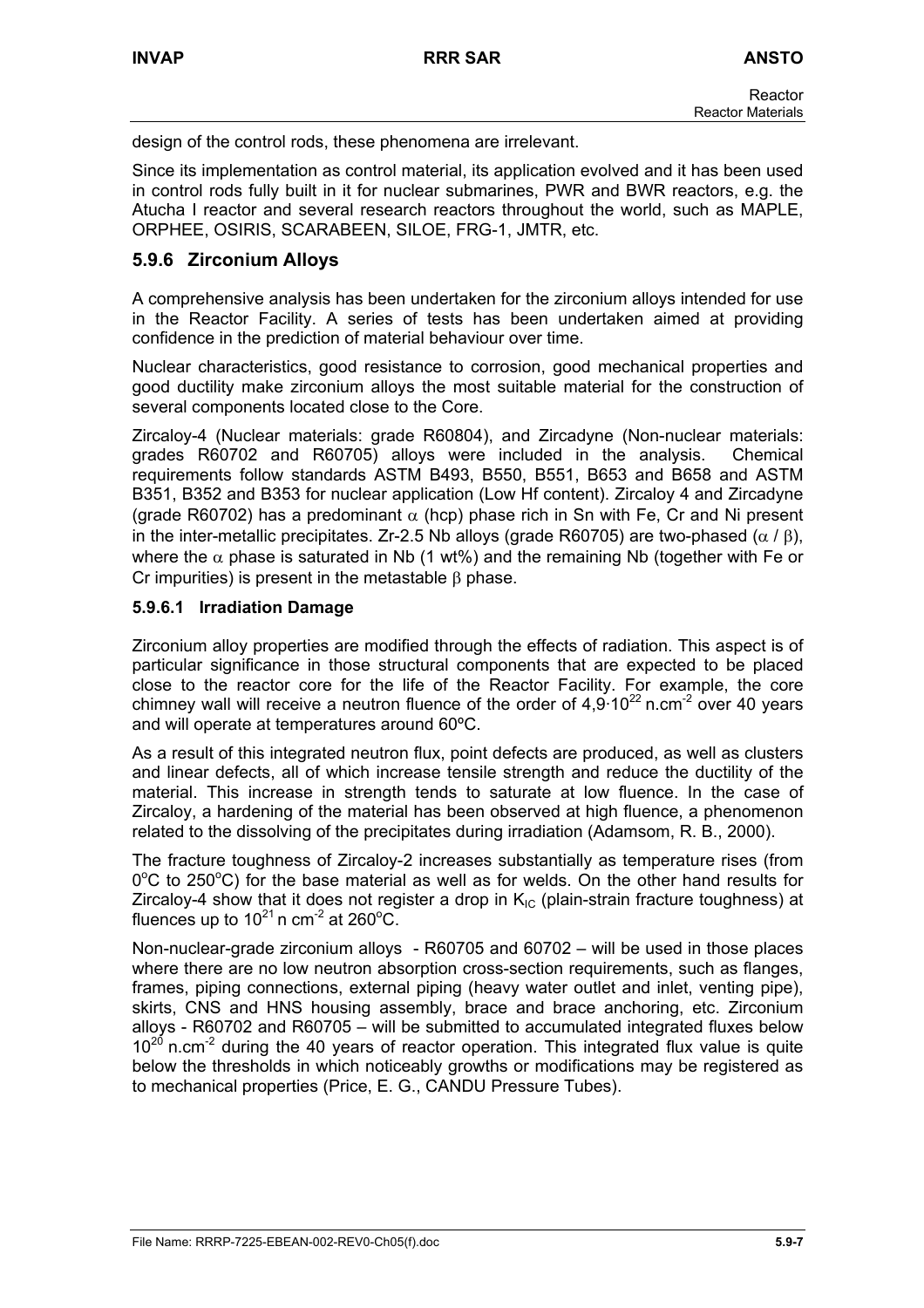## **5.9.6.2 Irradiation Growth**

The irradiation of zirconium and its alloys causes the component to grow. Irradiation growth is a directionally oriented increase in dimension that is determined by the preferred orientation of the grain structure or texture. The magnitude of the growth is dependent on the metallurgical state (texture and thermal treatment). The growth rate is also influenced by temperature and creep.

As stated, the growth mechanism is strongly correlated with the microstructure. For coldworked materials, the initial growth with fluence is linear and its magnitude depends on the strain level within the material. For recrystallised materials at low integrated fluxes (approximately 10<sup>21</sup> n.cm<sup>-2</sup>), there is a smaller initial growth ( $<$  0.1%) that soon saturates (Holt, R. A., et al., 1996; Adamson, R. B., 1977; Rogerson, A., 1988).

From the comparison between the irradiation-induced growth and microstructural relationships for binary and multicomponent zirconium alloys, it follows that the pretransition growth is related to defects. The accelerated growth stage at high fluences is related to the formation of defects.

At high temperatures (typical of nuclear power plants) and high neutron fluences a phenomenon of a change in the growth rate (also called breakaway) (Shishov, V. N., et al., 1996) has been observed. Temperature has a large effect on the level of neutron fluence at which breakaway occurs; as the temperature drops, the initiation of the rise in growth rate moves towards higher neutron fluences (Holt, R. A., 1988; Gonzalez, H., and Fortis, A. M., 2000).

At low temperatures such as the ones found in the reactor the available information shows that the effects of temperature, fluence and alloying elements on microstructure is such that the vacancy mobility (below 130 $^{\circ}$ C) is negligible. This, together with the influence of defects on zirconium alloy microstructure, leads to the conclusion that it is unlikely that the accelerated growth phenomena would occur under the operating conditions expected in the reactor. (Griffiths, M. 1988 and Koike, M. H., T. Akiyama, K. Nagamatsu and I. Shibahara., 1994).

The experimental data on irradiation growth of zirconium alloys, under reactor operating conditions (low temperature and high fluence) does not show evidence of breakaway. As the available database only covers doses up to 2.16x10<sup>22</sup> n.cm<sup>-2</sup> a Materials Surveillance Program will be implemented in order to assess the behaviour of Zircaloy-4 under reactor operating conditions. Additional details on the materials surveillance program are provided in Section 5.9.7. (Alberman, A., H. Carcreff, C. Morin and J. L. Poinssot, 1996 and Gonzalez H. and Fortis A. M., 2000).

#### **5.9.6.3 Welding**

The welding process and procedures will take into account the provision of the necessary protection of the weld and heat affected zone with inert gases to prevent weld contamination from oxygen and nitrogen (Metals Handbook, 1993).

The Tungsten Inert Gas welding process will be used with argon gas acting as the protection gas. A local protection system will be used to protect the weld and the heat affected zone until the material cools down sufficiently to ensure weld stability and to avoid contamination (Coleman, Ch. E., et al.,1994).

Post-welding thermal treatments will be used to improve the toughness and reduce the local residual stresses induced by the fusion of Zircaloy-4 during welding.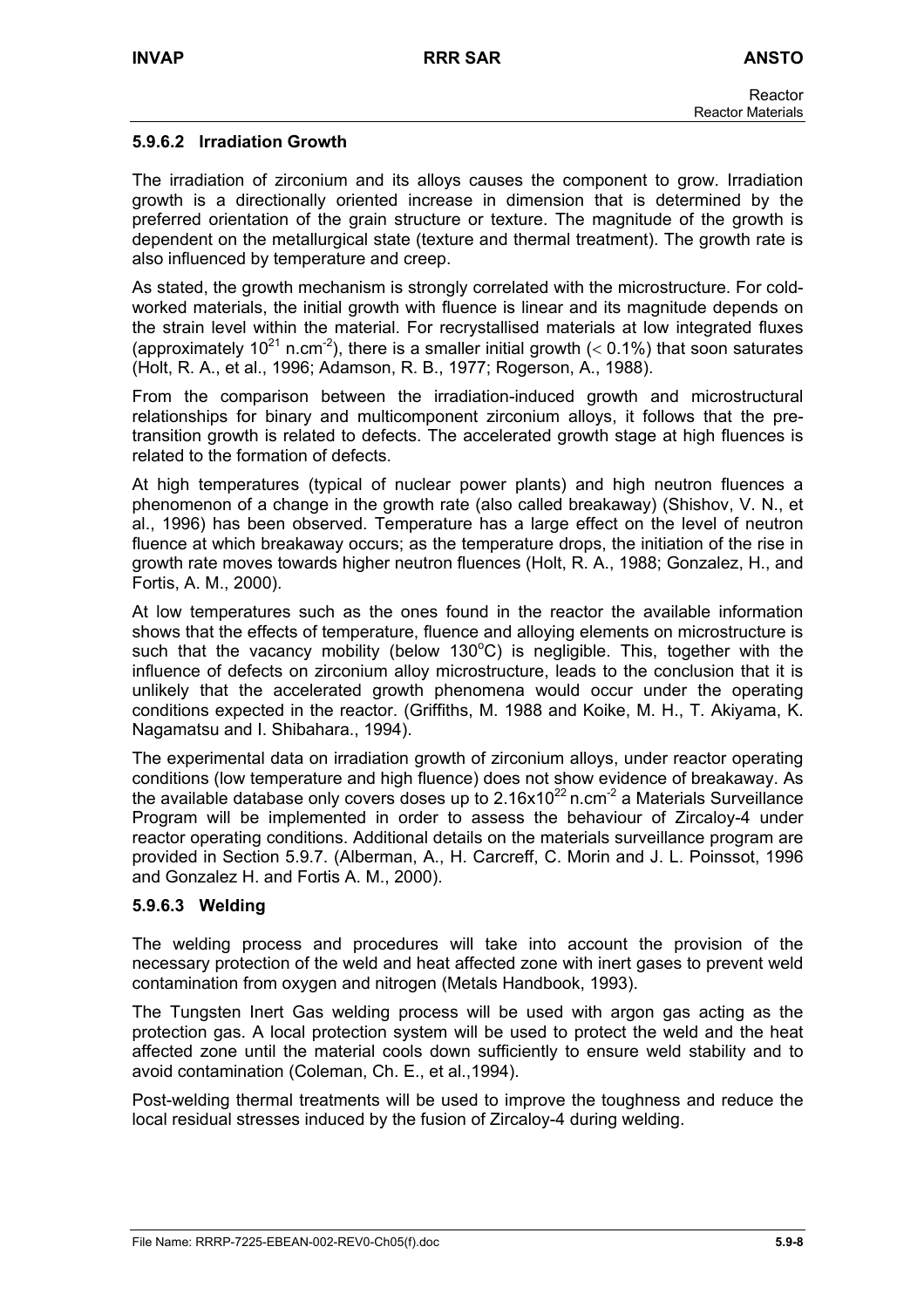## **5.9.6.4 Corrosion**

The most important area where zirconium alloys will be used in the Reactor Facility is for the Reflector Vessel, including the chimney surrounding the core. This environment will have demineralised water on the outer side with controlled low conductivity ( $< 100 \mu S m^{-1}$ ) and neutral pH, and heavy water with the same conductivity on the inside of the Reflector Vessel.

Various corrosion processes have been analysed; including pitting corrosion, stress corrosion, erosion-corrosion, hydrogen effects and thinning effects (Burkart, A., et al., 2000; Conference Proceedings, 1999). Under the strict chemical control regime proposed for the light and heavy water for the reactor, none of these effects will be significant. The control of the relevant parameters of both light and heavy water is the key factor to ensuring that the effects of these processes are minimised.

#### **5.9.6.5 Dissimilar Metal Joints**

Zircaloy-to-stainless steel joints are acceptable and the effects of the oxidation process will not be significant for temperatures below 70°C.

Zircaloy-to-aluminium joints will also be suitable for the water quality conditions in the reactor.

Failures in metal joints induced by stress corrosion will not occur under the operating conditions of the reactor. Study shows that dissimilar metal joints would produce corrosion only in the event of deterioration of water quality. Water quality control is the most important factor ensuring the optimum performance with these types of joints.

#### **5.9.6.6 Conclusions**

Observations made on different components made of Zircaloy alloys in reactor applications (for example, hot cells, pools, tubes, etc.) indicate that zirconium alloys are highly durable. For the conditions existing in the Reactor Facility, it is estimated such Zircaloy alloy components will be adequate for operation periods between 50 and 100 years, well beyond the Reactor Facility lifetime of 40 years, depending on the fluence.

Studies show that the three materials are suitable for application in the Reactor Facility. Zircaloy-4 presents more advantages when compared with Non-nuclear Zirconium alloys, in the areas of welding and properties under irradiation (microstructure) as it has a more stable phase structure. Non-nuclear Zirconium alloys, however, shows better mechanical properties than Zircaloy-4 and may be used in those applications requiring higher mechanical strength and in those places where there are no low neutron absorption cross-section requirements, such as: flanges, frames, piping connections, external piping (heavy water outlet and inlet, venting pipe), skirts, CNS and HNS housing assembly, brace and brace anchoring, etc.

# **5.9.7 Materials Surveillance Plan**

A Materials Surveillance Plan has been developed and will be implemented from the commencement of reactor operation. The materials to be used to construct the components of the Reactor Facility are widely used in other nuclear reactors. Some of them, such as Zircaloy-4, were developed for more demanding conditions (high temperature, pressure and doses) than those conditions to be present in the reactor. Despite this, the surveillance plan will be implemented in order to guarantee the integrity of the Reactor Facility components. The plan will be based on the guidelines provided in the ASTM E185 standard. Although this standard is designed for light-water power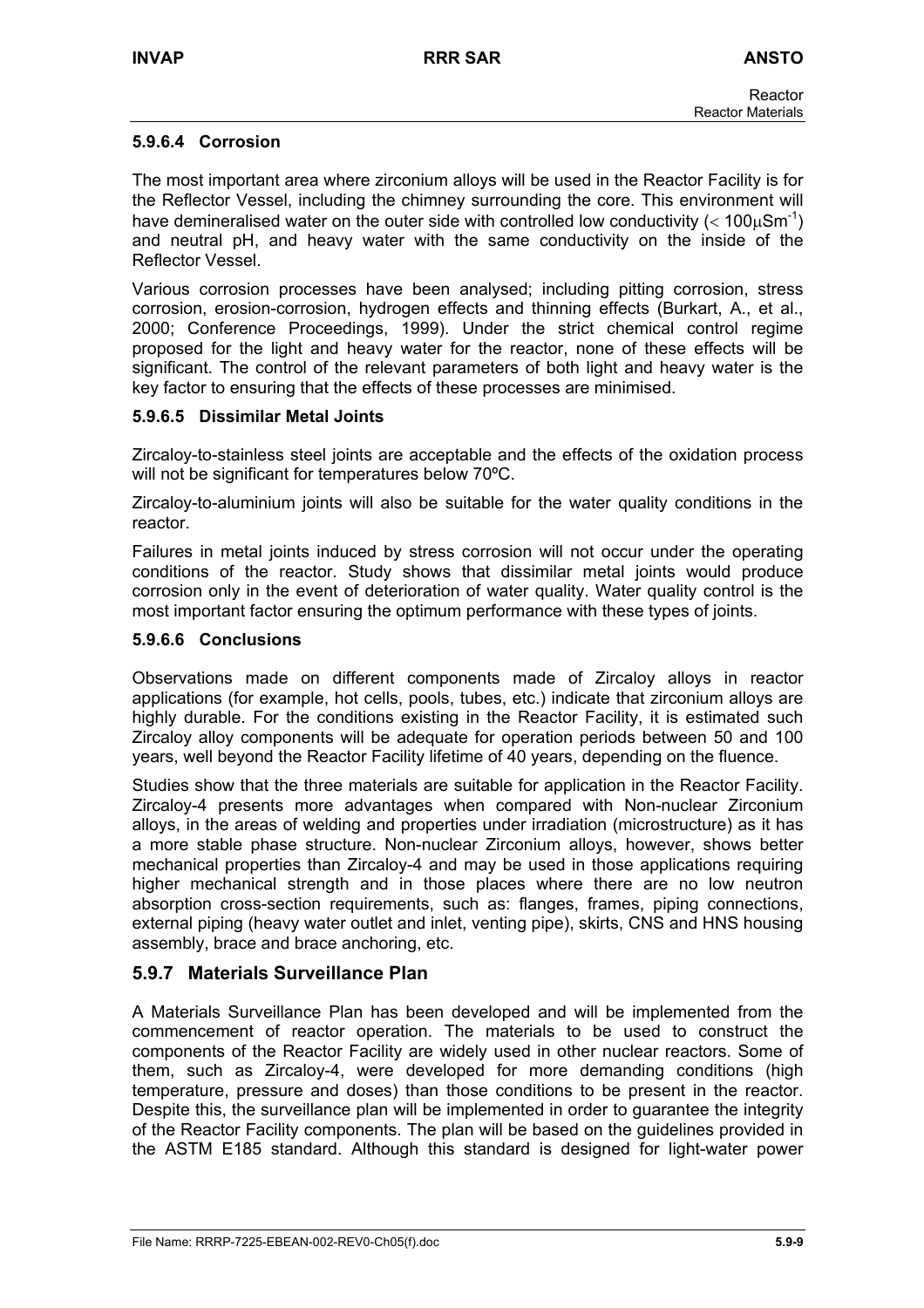reactors, it provides useful guidelines for designing and implementing a surveillance program.

The Materials Surveillance Plan is mainly oriented towards monitoring the mechanical properties, irradiation induced growth, corrosion and swelling of components such as the Reflector Vessel, the Chimney and other structures associated with the reactor core.

The plan includes the use of the stems of depleted control rods, which will be made of Zircaloy 4, to obtain specimens for Charpy and tensile tests. The first control rod replacement will take place after 12 years of operations. During this period, the control rod stems will receive a fluence equivalent to that to be received by the core chimney wall during 40 years of operation. This will allow knowing in anticipation the behaviour of the core chimney material regarding swelling and mechanical properties.

The use of Zircaloy 4, Aluminium and Stainless Steel specimens is included in the plan as well. These specimens will be subject to the same conditions regarding temperature, pressure and irradiation conditions than the structures and components under surveillance. The specimens will be placed in containers that will allow the contact of specimens with water. Dosimeters will be placed inside the containers to gather information on irradiation parameters. The specimens will be tested gradually to evaluate the behaviour of material properties during the first years of operation. The number of containers, the number and type of specimens per container, the orientation of the specimens inside the container and the container withdrawal schedule will be guided by the ASTM E185 standard.

## **5.9.8 References**

Adamsom R. B., "Effects of Neutron Irradiation on Microstructure and Properties of Zircaloy", Zirconium in the Nuclear Industry,  $12<sup>th</sup>$  International Symposium, ASTM STP 1354, 2000.

Adamson R. B., "Irradiation Growth of Zircaloy", Zirconium in the Nuclear Industry, ASTM STP 633, pp. 326-343, 1977.

Alberman, A., H. Carcreff, C. Morin and J. L. Poinssot.. "Orphee Research Reactor Surveillance Dosimetry". Ninth Interntional Symposium on Reactor Dosimetry. Sep. 2-6. Prague. 1996.

Alexander, D.J., "The Effects of Irradiation on the Mechanical Properties of 6061-T651 Aluminum Base Metal and Weldments", Effects of Radiation on Materials: 18<sup>th</sup> International Symposium, ASTM STP 1325, Nanstad R. K., Hamilton M. L., Garner F. A., and Kumar A. S., Eds., American Society for Testing and Materials, West Conshohocken, PA, 1999.

ASTM E 185, "Standard Practice for Conducting Surveillance Test for Light Water Cooled Nuclear Power Reactor Vessels", E 706 (IF).

Beynel P., Maier P. and Schönbacher H., "Compilation of Radiation Damage Test Data – Part III: Materials Used Around High-energy Accelerators", CERN – European Organization for Nuclear Research, 1982.

Burkart A., Haddad R. E., Keitelman A., Semino C., Lanzani L. and Carranza R., "General Guidelines for the Selection of Materials for the Reflector Tank of the RRRP Reactor – Evaluation from a Corrosion Standpoint", Corrosion Division – CNEA, 2000.

Burnay S. G. and Hitchon J. W., "Prediction of Service Lifetimes of Elastomers Seals During Radiation", Journal of Nuclear Materials, 131, pp. 197-207. 1985.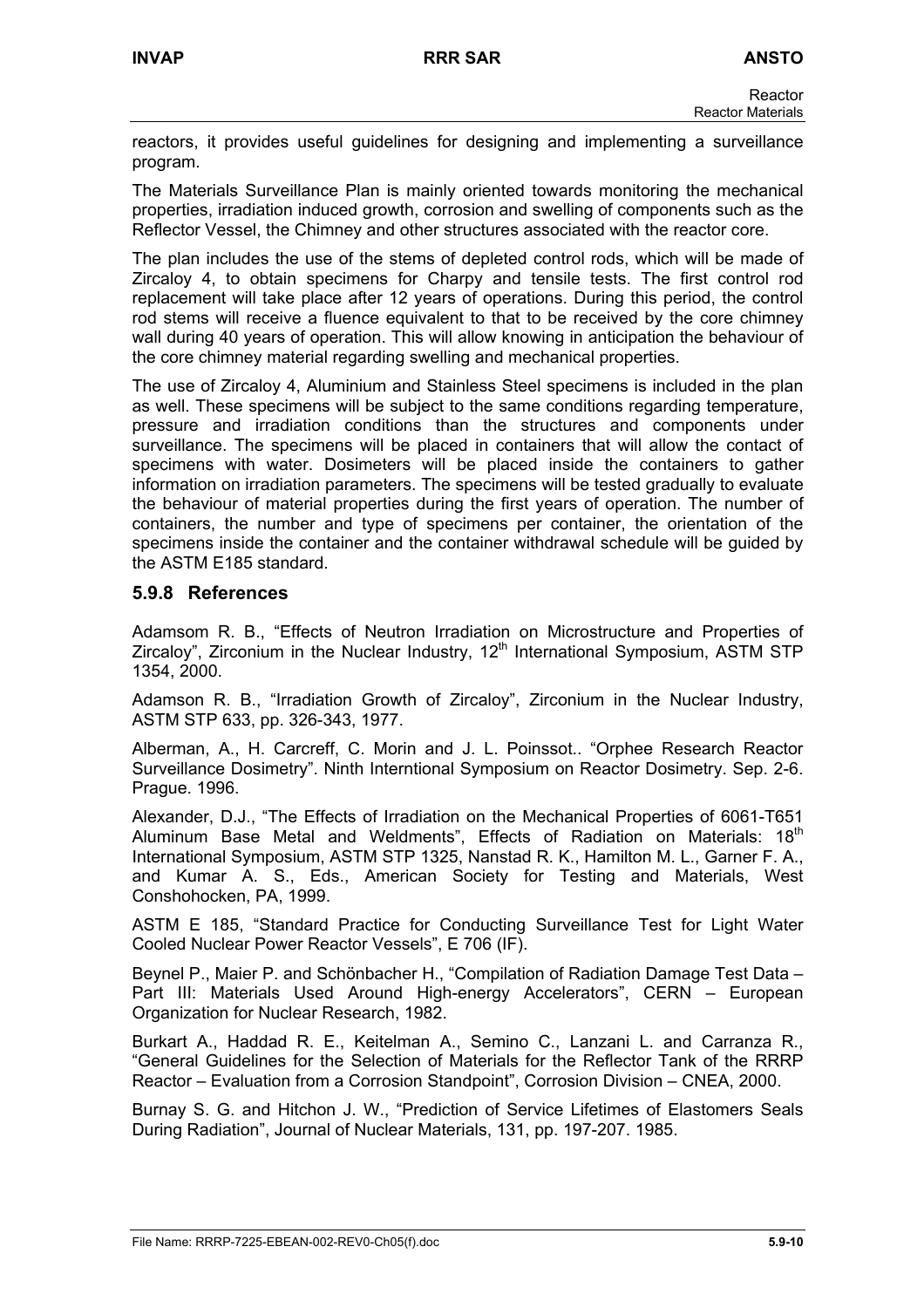CERN – European Organisation for Nuclear Research. "Compilation of Radiation Damage Test Data – Part III: Materials Used Around High-energy Accelerators", CERN 82-10, Health and Safety Department, 4<sup>th</sup> November 1982.

Clegg D. W. and Collier A. A., Eds., " Irradiation Effects on Polymers", Applied Science, Elsevier, 1991.

Coleman Ch. E., Doubt G. L., Fong R. W. L., Root J. H., Bowden J. W., Sagat S. and Webster R. T., "Mitigation of Harmful Effects of Welds in Zirconium Alloy Components", Zirconium in the Nuclear Industry, ASTM STP 1245, pp. 264-284, 1994.

Conference Proceedings, "Reactive Metals in Corrosive Applications", September 12-16, 1999.

Davis J. R., "Aluminium and Aluminium Alloys", ASM Specialty Handbook, Davis & Associates, 1994.

Dunlap J. A., Borden M. J., Sommer W. F. and Stubbins J. F., "Effect of Irradiation in a Spallation Neutron Environment on Tensile Properties and Microestructure of Aluminium Alloys 5052 and 6061", Effects of Radiation on Materials,  $17<sup>th</sup>$  International Symposium, ASTM STP 1270, 1996.

De Perthuis, S., "RCCA's Life limiting phenomena causes and remedies". 1995

Farrel K., "Assessment of Aluminium Materials for Service Within the ANS Reflector Vessel". Oak Ridge National Lab, TN, USA, 1995.

Farrell K., "Microstructure and Tensile Properties of Heavily Irradiated 5-52-0 Aluminium Alloy", Journal of Nuclear Materials, 97, pp. 33-43, North-Holland Publishing Company, 1981.

Folkhard E., " Welding Metallurgy of Stainless Steels", Springer-Verlag, 1987.

Gonzalez H. and Fortis A. M., "Reactor for Australia - Preliminary Report with reference to materials and the integrity of the Reflector Tank and the Chimney Surrounding the Core", UAM – CNEA, 2000.

Griffiths, M.. "A Review of Microstructure Evolution in Zirconium Alloys During Irradiation", Journal of Nuclear Materials 159, 190-218. 1988.

Haygarth, J. C. and R. A. Graham, , "Zr and Hf", WAH CHANG. 2000

HAFNIUM – "Hf Technical Characteristics Brochure", TELEDYNE – WAH CHANG

Holt R. A., "Mechanisms of Irradiation Growth of Alpha Zirconium Alloys", Journal of Nuclear Materials, Vol. 17, 310-338, 1988.

Holt R. A., Causey A. R., Christodoulou N., Griffiths M., Ho E. T. C. and Woo C. H., "Non-Linear Irradiation Growth of Cold-Worked Zircaloy-2", Zirconium in the Nuclear Industry, 11th International Symposium, ASTM STP 1295, pp. 623-637, 1996.

Kennard, M. W. and J. E. Harbottle. "LWR control assembly designs: A historical perspective" . 2000

Kreyns P. H., Bourgeois W. F., White C. J., Charpentier P. L., Kammensind B. F. and Franklin D. G., "Embrittlement of Reactor Core Materials", Zirconium in the Nuclear Industry, 11<sup>th</sup> International Symposium, ASTM STP 1295, pp. 758-782, 1996.

Koike, M. H., T. Akiyama, K. Nagamatsu and I. Shibahara. "Change of Mechanical Properties by Irradiation and Evaluation of the Heat-Treated Zr-2.5Nb Pressure Tube". Zirconium in the Nuclear Industry.  $10<sup>th</sup>$  International Symposium, ASTM STP 1245. 183-201. 1994.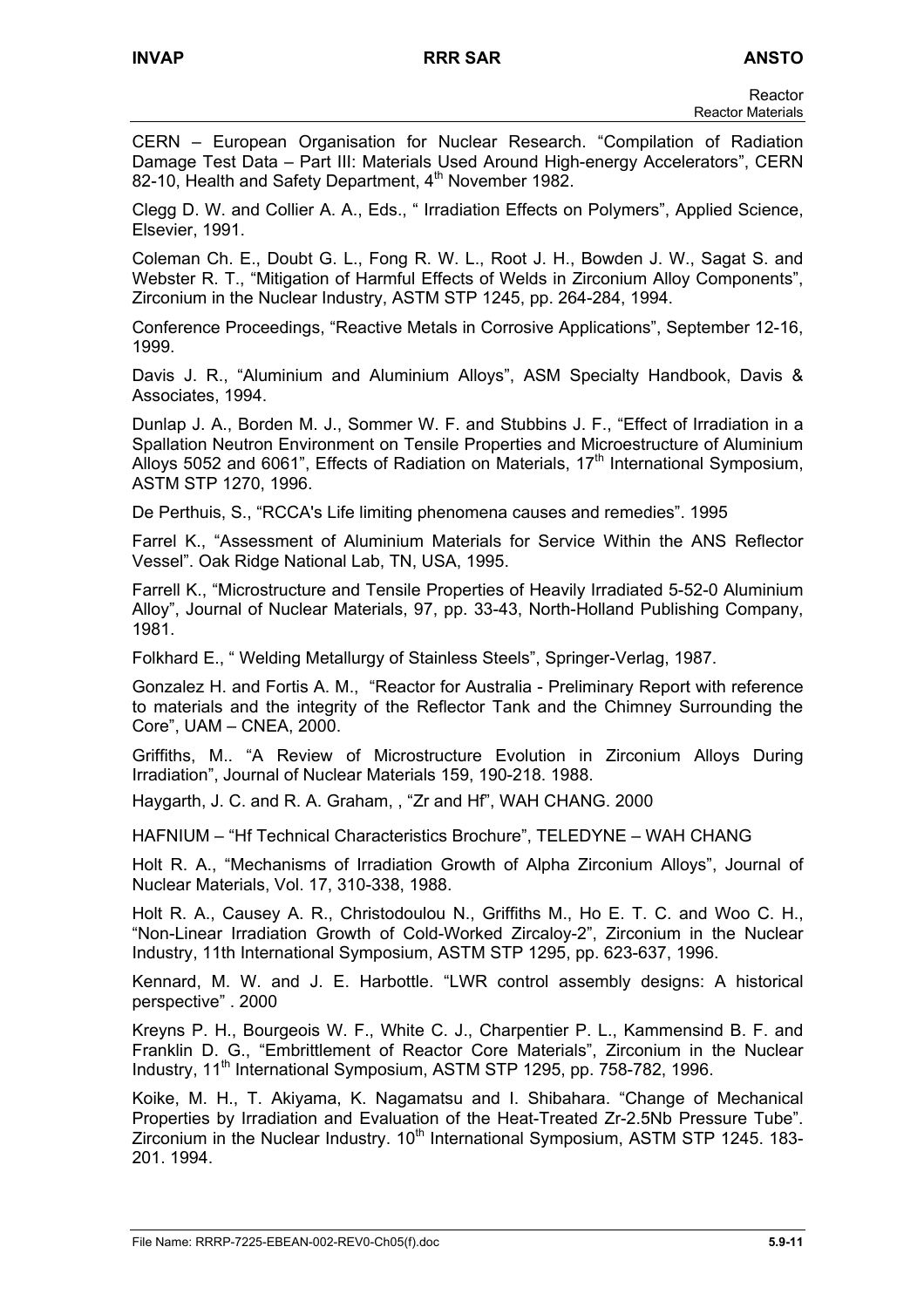Metals Handbook, 9<sup>th</sup> Edition, Vol. 2, "Properties and Selection: Nonferrous Alloys and Pure Metals", Aluminium Mill Products Section, Table 1, American Society for Metal, 1978.

Metals Handbook, 9<sup>th</sup> Edition, Vol. 3, "Properties and Selection of Metals", American Society for Metal, 1978.

Metals Handbook, "Welding, Brazing and Soldering", ASM Handbook, Vol. 6, 1993.

Mounchanin M. and Thibault X., "FRAMATOME Control Rod Absorber Materials Experience and Development", IAEA-TECDOC-1132, pp. 191-202, 2000.

Parker Hannifin Corporation – Parkflex Division, Revenna, Ohio, USA.

Price, E. G. "Highlights of the Metallurgical Behaviour of CANDU Pressure Tubes".

Rogerson A., "Irradiation Growth in Zirconium and its Alloys", Journal of Nuclear Materials, 159, pp. 43-61, 1988.

Shishov V. N., Nikulina A. V., Markelov V. A., Peregud M. M., Kozlov A. V., Averin S. A., Kolbenkov S. A. and Novoselov A. E., "Influence of Neutron Irradiation on Dislocation Structure and Phase Composition of Zr-Base Alloys", ASTM STP 1295, pp. 603-622, 1996.

Urso I., "Physics and Technology of Nuclear Materials", Pergamon Press, 1985.

Voyevodin V. N., Neklyudov I. M., Bryk V.V. and Borodin O.V., "Microestrucural Evolution and Radiation Stability of Steels and Alloys", Journal of Nuclear Materials, 271&272, pp. 290-295, 1999.

Weeks, J. R., C. J. Czajkowski and P. R. Tichler, "Effects of High Thermal and High Fast Fluences on the Mechanical Properties of Type 6061 Aluminium on the HFBR", Effects of Radiation on Materials: 14 th International Symposium, Vol II, ASTM STP 1046, pp. 441-452, 1990.

*End of Section*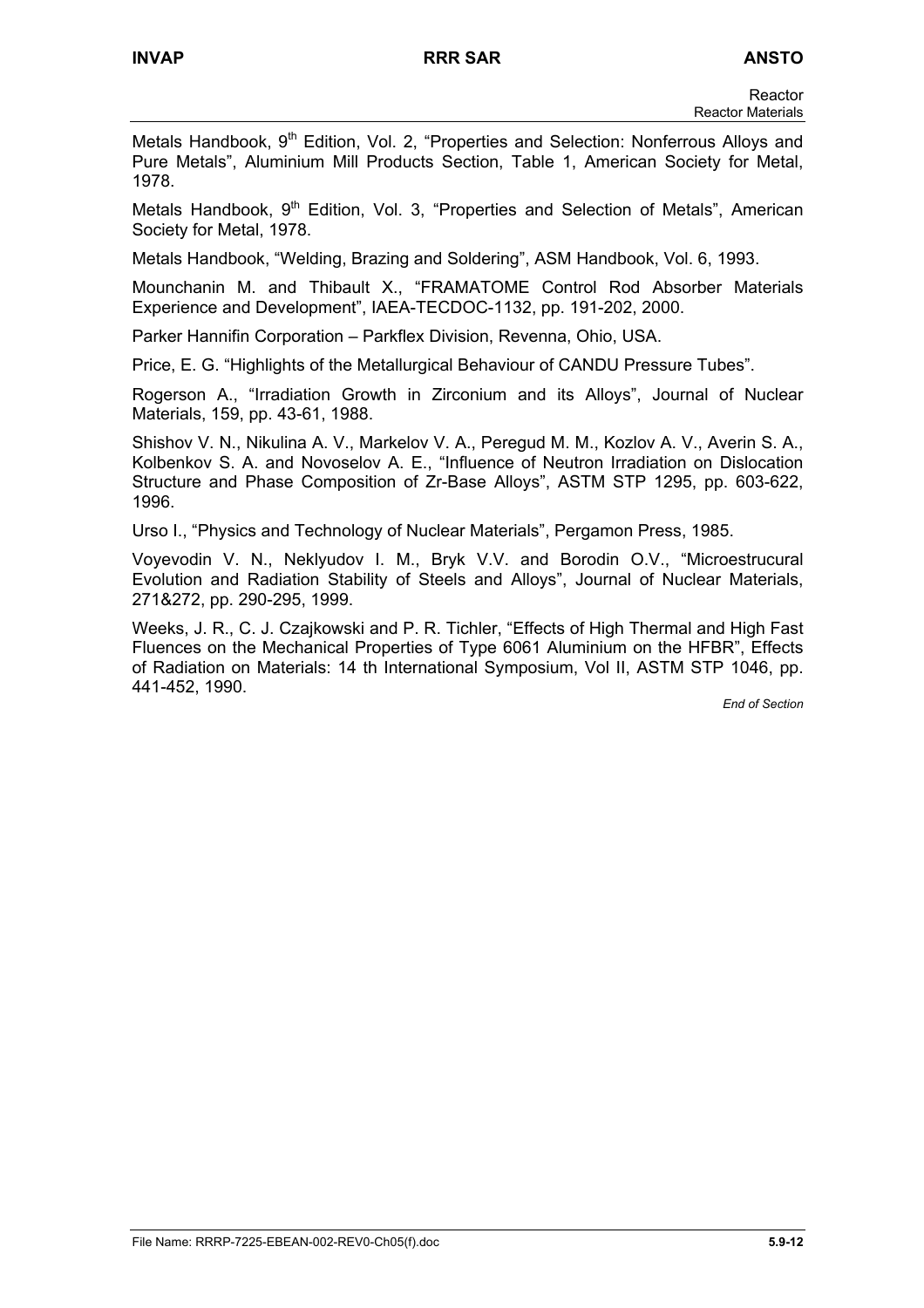|  |  | Table 5.9/2 Nominal Composition of Stainless Steel (wt%) |  |
|--|--|----------------------------------------------------------|--|
|--|--|----------------------------------------------------------|--|

| Type  | <b>UNS</b> | Fe             |             | Mn    | Si    | Cr        | Ni       | Mo |
|-------|------------|----------------|-------------|-------|-------|-----------|----------|----|
| 304   | S30400     | <b>Balance</b> | 0.08<br>max | 2 max | 1 max | 18-20     | $8 - 12$ | ٠  |
| 304 L | S30403     | <b>Balance</b> | 0.03<br>max | 2 max | 1 max | $18 - 20$ | $8 - 12$ | -  |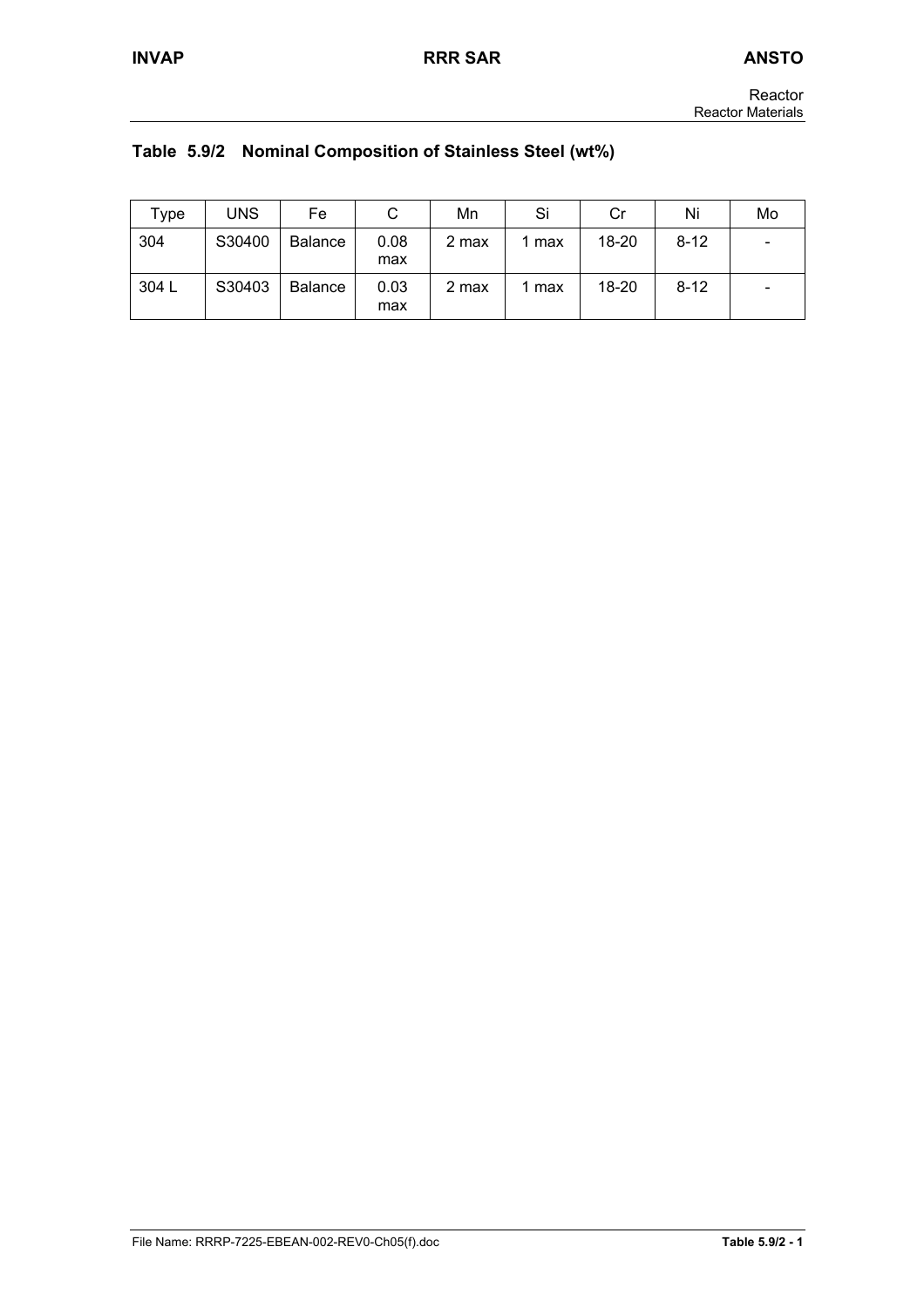## **Table 5.9/3 Nominal Mechanical Properties of Stainless Steels at Room Temperature**

| Type   | TS (MPa) | 0.2% YS (MPa) | EI. (%) | RA (%) | <b>HRB</b><br>(Rockwell) |
|--------|----------|---------------|---------|--------|--------------------------|
| $304*$ | 515      | 205           | 40      | 40     | 88 max                   |
| 304L*  | 480      | 170           | 40      | 40     | 88 max                   |

\* Annealed, TS: Tensile Strength, YS: Yield Strength, El: Elongation (in 50mm gauge length), RA: Reduction of Area, H: Hardness.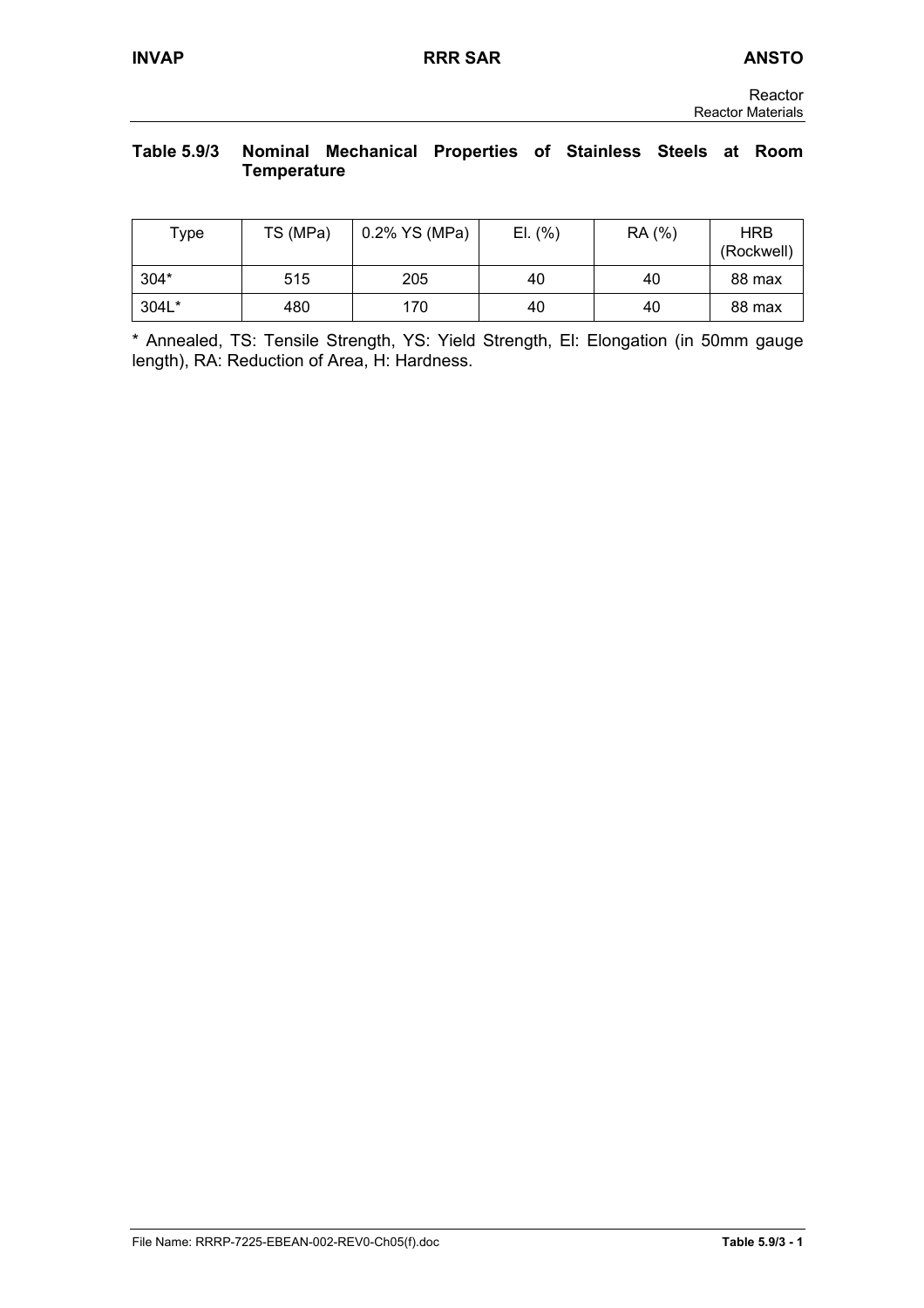Reactor Reactor Materials

# **Table 5.9/4 Wrought Aluminium Alloys Designation**

| <b>Aluminium</b><br><b>Association</b> | <b>UNS No.</b> | <b>ISO No. R209</b> | ASTM            |
|----------------------------------------|----------------|---------------------|-----------------|
| 5456                                   | A95456         | AlMg5Mn1            |                 |
| 1100                                   | A91100         | Al99.0Cu            | SB-209 (plates) |
| 5052                                   | A95052         | AlMg $2.5$          |                 |
| 6061                                   | A96061         | AlMg1SiCu           |                 |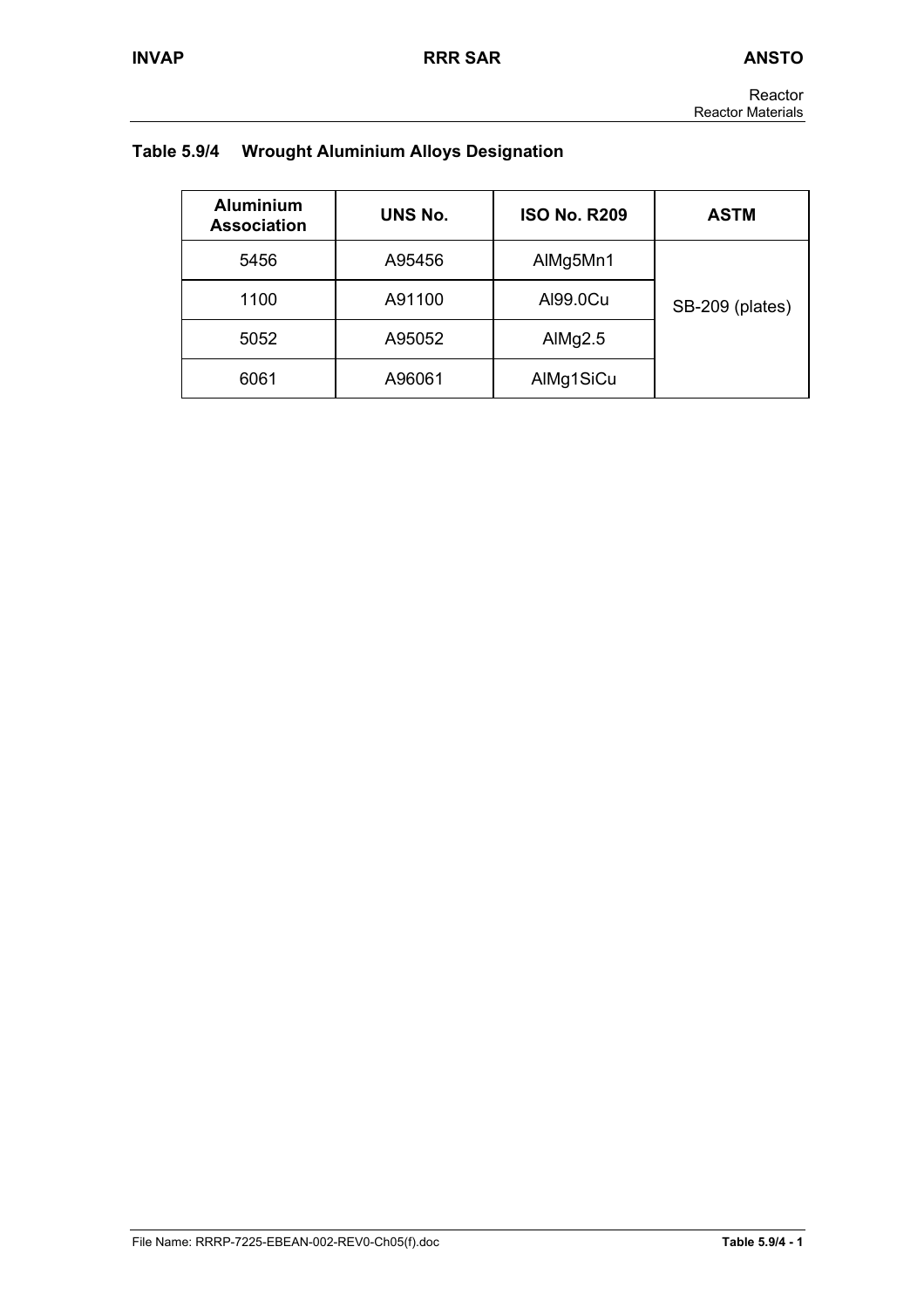# **Table 5.9/5 Typical Mechanical Properties of Various Aluminium Alloys (Metals Handbook, Vol. 2, 1978)**

| Alloy      | <b>UTS</b> | <b>TYS</b> |       | EI - 50 mm $(\%)$ | H    | <b>USS</b> | <b>FEL</b> | E     |
|------------|------------|------------|-------|-------------------|------|------------|------------|-------|
| Temper     | (MPa)      | (MPa)      | 1.6   | 12.5              | (HB) | (MPa)      | (MPa)      | (GPa) |
|            |            |            | Thick | Diameter          |      |            |            |       |
| 1100-O     | 90         | 34         | 35    | 45                | 23   | 62         | 34         | 69    |
| 5052-O     | 195        | 90         | 25    | 27                | 47   | 125        | 110        | 70    |
| 5052-H38   | 290        | 255        | 7     | 7                 | 77   | 165        | 140        | 70    |
| 6061-T651  | 310        | 275        | 12    | 17                | 95   | 205        | 97         | 69    |
|            | 310/350    | 150/250    | 24/16 |                   | 90   | 207        |            | 70.3  |
| 5456-O / H | 520*       | $170*$     | $33*$ |                   |      |            |            |       |

UTS: Ultimate Tensile Strength, TYS: Tensile Yield Strength (0.2% offset), El: Elongation, H: Hardness, USS: Ultimate Shearing Strength, FEL: Fatigue Endurance Limit (5x10 $^8$  cycles), E: Elasticity module.

(\*): Properties given at cryogenic temperatures (-253 °C)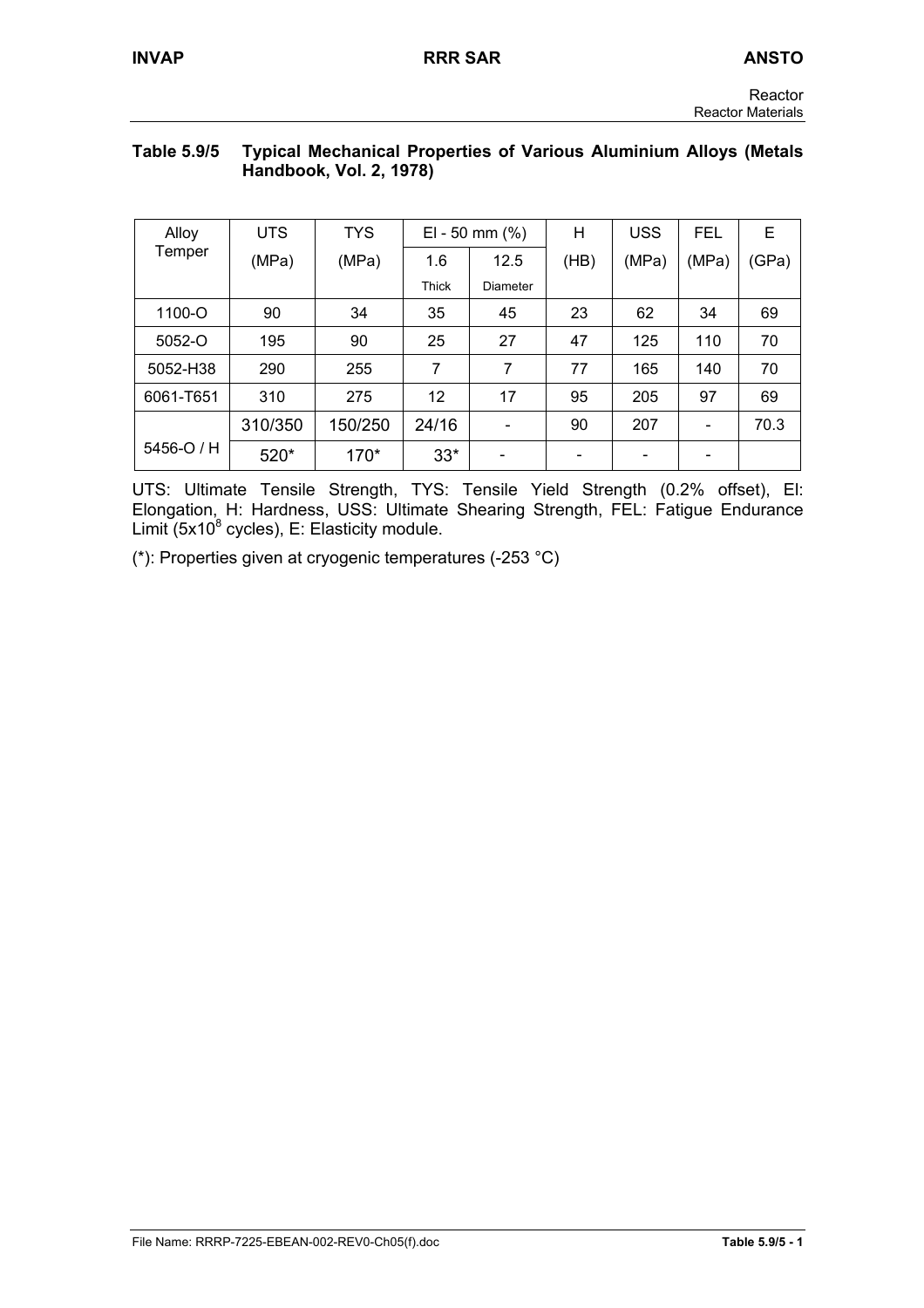## **Table 5.9/6 Strength and Ductility Measurements for Al 5052 (Farrell, K., 1981) and Al 6061**

| Alloy          | Temperature<br>Irrad./Test<br>$(^{\circ}C)$ | <b>Yield Strength</b><br>(MPa) | <b>Ultimate Strength</b><br>(MPa) | <b>Total Elongation</b><br>(%) |  |  |
|----------------|---------------------------------------------|--------------------------------|-----------------------------------|--------------------------------|--|--|
| Non-irradiated |                                             |                                |                                   |                                |  |  |
| 6061-T651      | $-121$                                      | 262                            | 299                               | 18.4                           |  |  |
| 5052-O         | - /50                                       | 95.5                           | 207                               | 25                             |  |  |
| 6061-T651      | - /95                                       | 264                            | 304                               | 19                             |  |  |
| 5052-O         | $-1100$                                     | 92                             | 180                               | 40                             |  |  |
|                |                                             | Irradiated *                   |                                   |                                |  |  |
| 6061-T651      | 95/25                                       | 351                            | 384                               | 12.8                           |  |  |
| 5052-O         | 55/50                                       | 579                            | 605                               | 7.5                            |  |  |
| 6061-T651      | 95/95                                       | 325                            | 349                               | 13                             |  |  |
| 5052-O         | 55/100                                      | 540                            | 540                               | 7                              |  |  |

5052-0 was irradiated to 2 x 10<sup>23</sup> n cm<sup>-2</sup> at a  $\Phi_{th}/\Phi_f$  neutron ratio of 1.7.

6061-T651 was irradiated to 0.81 x 10<sup>23</sup> n cm<sup>-2</sup> at a  $\Phi_{th}/\Phi_f$  neutron ratio of 2. These values were averaged data from Alexander's work.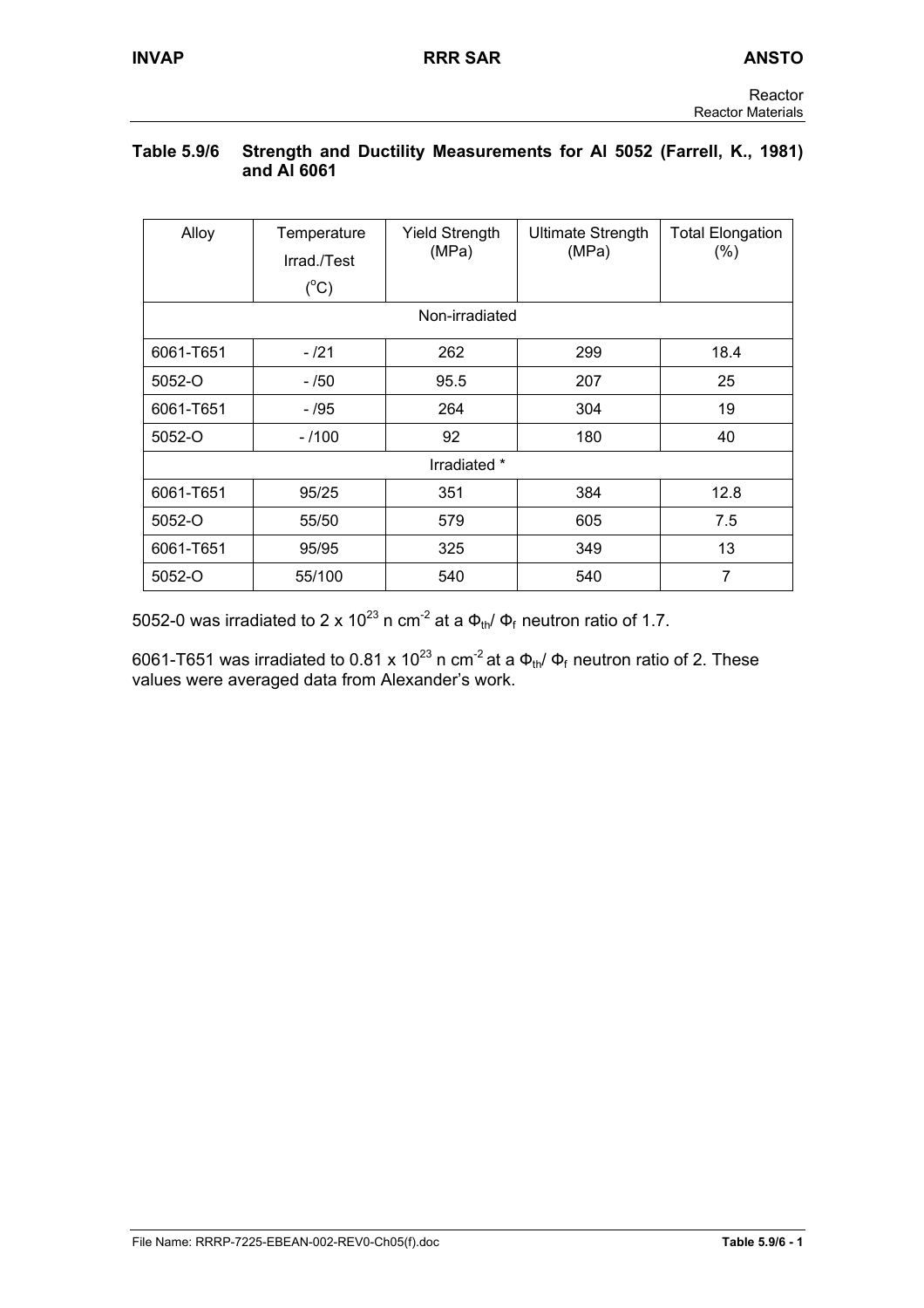# **Table 5.9/6A: Corrosion Rates for Aluminium in Seawater**

| Seawater     | Weight loss                        | Maximun depth of pitting   | Weight loss                          |
|--------------|------------------------------------|----------------------------|--------------------------------------|
|              | $\left[\frac{gr}{yr}\right]^{(*)}$ | $[mils/yr]$ <sup>(*)</sup> | [mg/m <sup>2</sup> ] <sup>(**)</sup> |
| 6061-T6      | $\leq 4.4$                         | ≤ 11.6                     | $\leq 19.1$                          |
| $1100 - H14$ | $\leq 1.27$                        | $\leq 2.9$                 | $\leq 6.4$                           |

(\*): Test Specimen: 6.35x305x305 mm y 1.6 kg

(\*\*): Test specimen:  $0.193$  m<sup>2</sup>

Source: Aluminum and Aluminum Alloys – ASM Handbook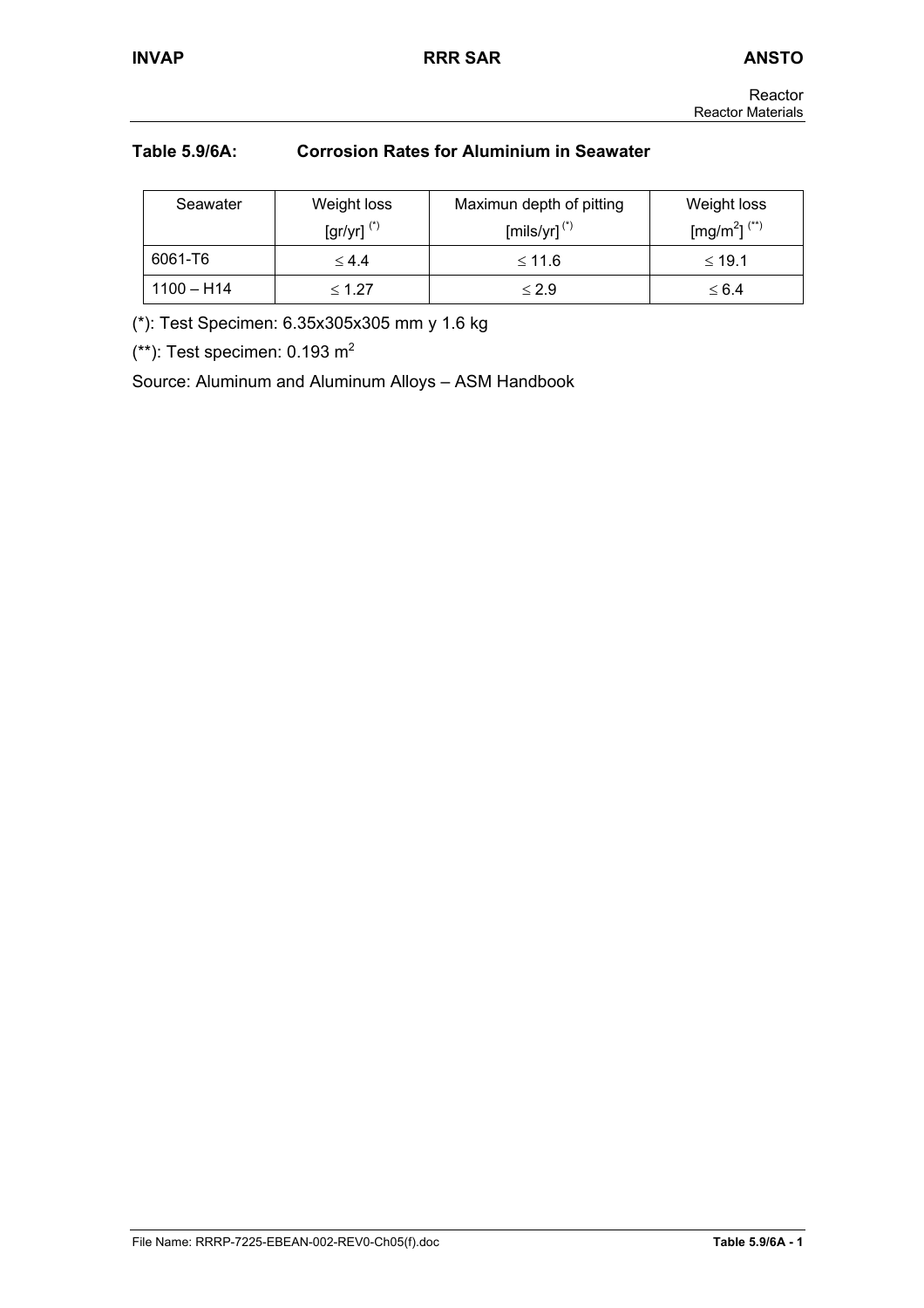| Elements    |                | ASTM - Composition, [%Wt] | Atucha I, [ppm]   | Wah Chang         |
|-------------|----------------|---------------------------|-------------------|-------------------|
|             | Grade 1        | Grade 3                   |                   |                   |
| Aluminium   | 0.010          | 0.050                     | $\leq 100$        | 70                |
| Carbon      | 0.015          | 0.025                     | $\leq 150$        | 30                |
| Chromium    | 0.010          | 0.050                     | $\leq 200$        | 20                |
| Hydrogen    | 0.0025         | 0.0050                    | $\leq 20$         |                   |
| <b>Iron</b> | 0.050          | 0.0750                    | $\leq 750$        | 250               |
| Nitrogen    | 0.010          | 0.015                     | $\leq 50$         | 10                |
| Oxygen      | 0.040          | 0.130                     | $\leq 3001500$    | 100               |
| Silicon     | 0.010          | 0.050                     | $\leq 50$         | 50                |
| Titanium    | 0.010          | 0.050                     | $\leq 100$        | 50                |
| Tungsten    | 0.0150         | 0.0150                    |                   | 10                |
| Zirconium   | (1)            | (1)                       | ≤ 4.5 (%wt)       | $1.5 - 4.5$ (%wt) |
| Hafnium     | <b>Balance</b> | <b>Balance</b>            | $\geq$ 95.3 (%wt) | <b>Balance</b>    |

# **Table 5.9/6B: Chemical Composition of Hafnium Alloy**

(1): Admissible zirconium levels shall be established by mutual agreement between procurer and producer and reported. Grade 1: Mo: 0.002, Ni: 0.005, Nb: 0.01, Ta: 0.02, Sn: 0.005, U: 0.0010, Va: 0.0050, Cu: 0.010. Atucha I: Cl ≤ 500, Co ≤ 10, Mg ≤ 600, Mn ≤ 20, Mo ≤ 20, Nb ≤ 100, Ni ≤ 50, U-235 ≤ 0.07. Wah Chang: Ni: 50, U: 5, Mo: 5, Ni: 50.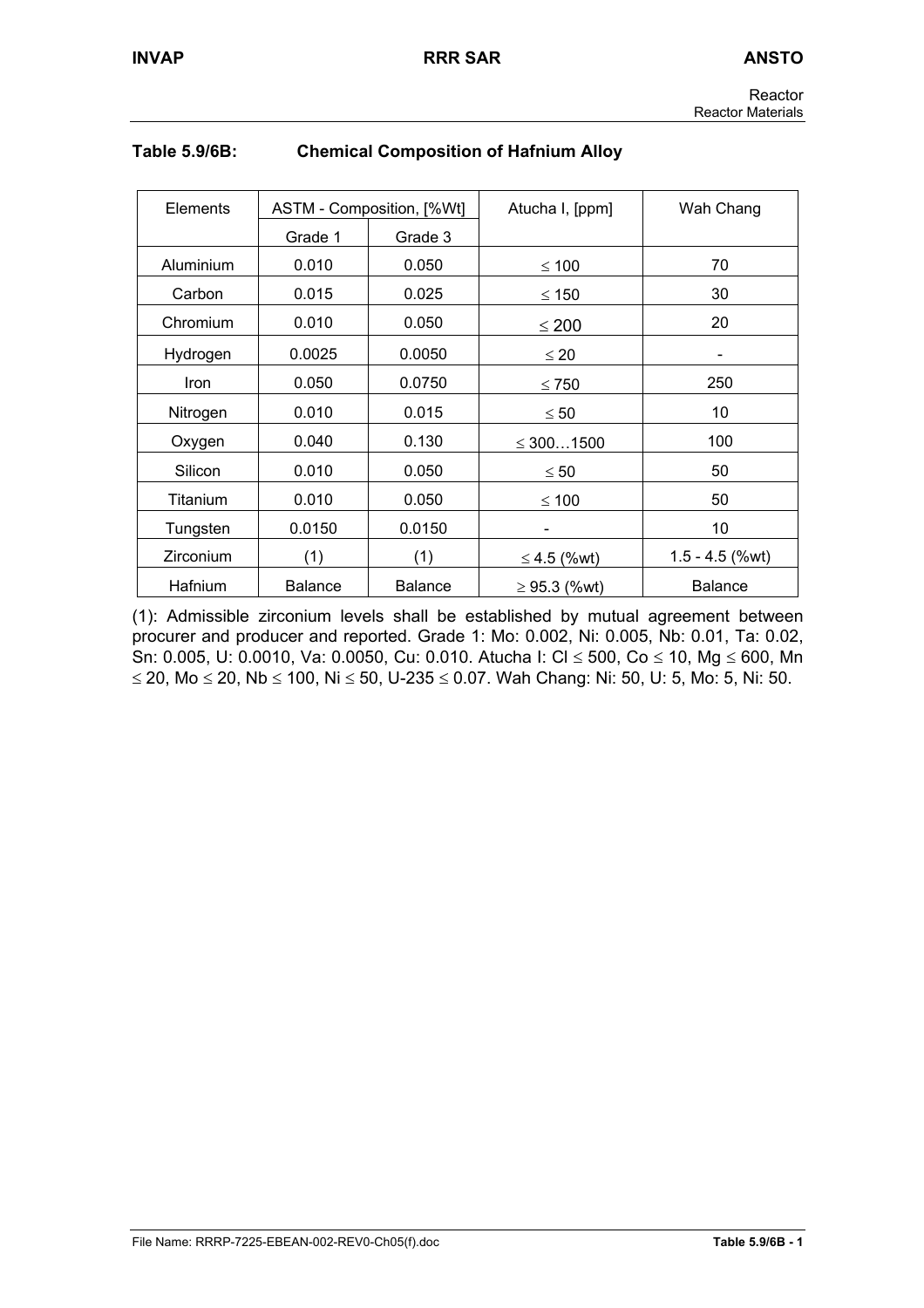# **Table 5.9/6C: Mechanical Properties for Hafnium Alloy**

| Grade | Condition         | Testing<br>Temperature | TS (MPa) | YS (MPa) | EI(%) |
|-------|-------------------|------------------------|----------|----------|-------|
| Hf    | Long. / Annealed  | RT                     | 400      | 151      | 20    |
|       | Trans. / Annealed |                        | 310      | 172      | 25    |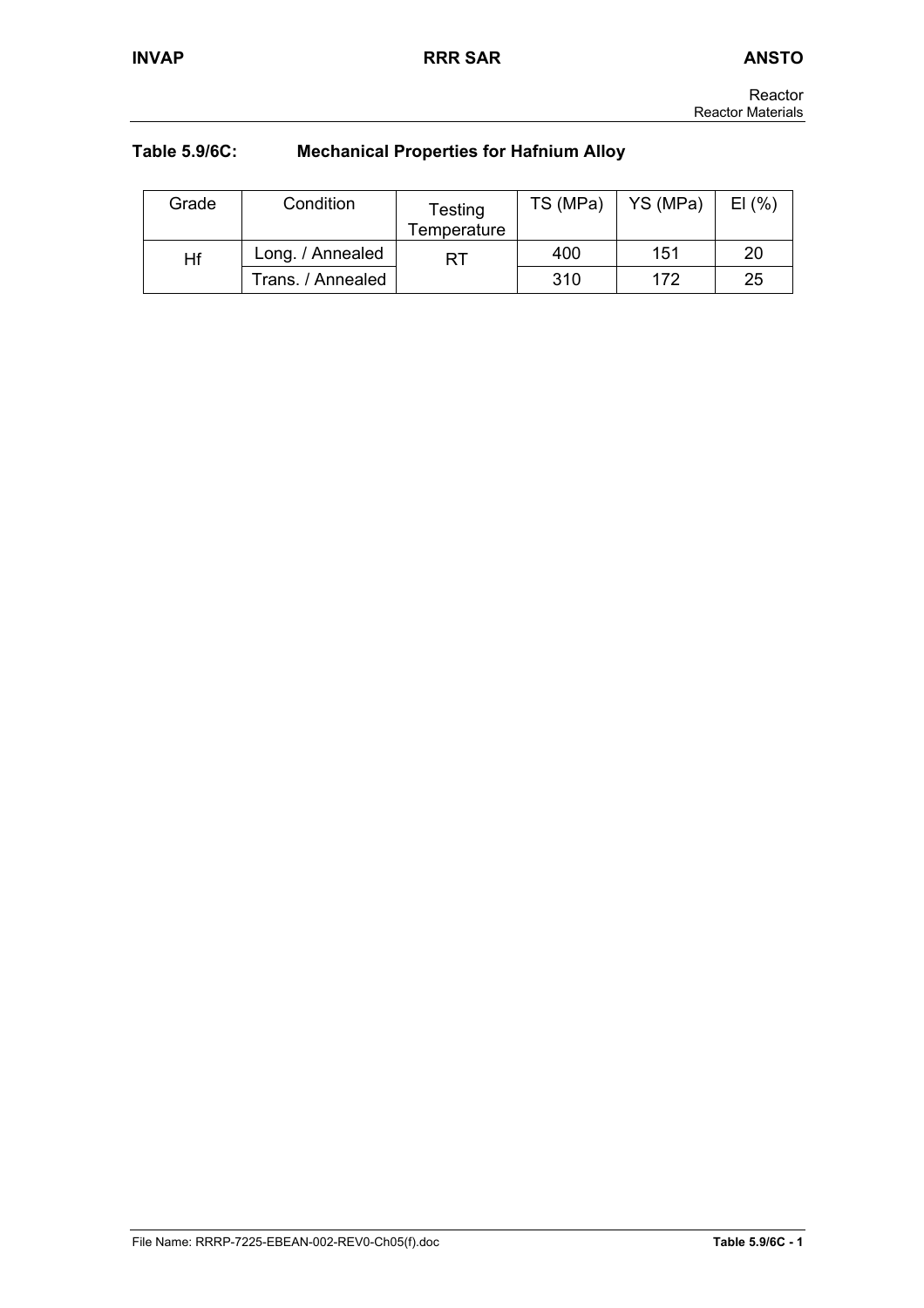| Table 5.9/6D: | <b>Physical Properties for Hafnium Alloy</b> |
|---------------|----------------------------------------------|
|---------------|----------------------------------------------|

| <b>Atomic Number</b>                                     |                          | 72                      |
|----------------------------------------------------------|--------------------------|-------------------------|
| <b>Atomic Weight</b>                                     |                          | 178.49                  |
| Density [ $kg/m3$ ]                                      |                          | $13.31 \times 10^3$     |
| <b>Elasticity modulus [Pa]</b>                           |                          |                         |
|                                                          | at $21^{\circ}$ C        | $13.7 \times 10^{10}$   |
|                                                          | at $260^{\circ}$ C       | $10.6 \times 10^{10}$   |
|                                                          | at $371^{\circ}$ C       | $9.5 \times 10^{10}$    |
| Magnetic Susceptibility [per g]                          | at 298.2K                | $0.42 \times 10^{-6}$   |
| Hall Effect [V-m/A-T]                                    | at 250°C                 | $-1.62 \times 10^{-12}$ |
| Spectral Emissivity, 1750-2300K, e, 65,                  |                          | 0.40                    |
| Electron Emission [A/m <sup>2</sup> ]                    |                          |                         |
|                                                          | at 1627°C                | 4.80 x 10               |
|                                                          | at 1727°C                | $2.62 \times 10^{2}$    |
|                                                          | at 1827°C                | $1.23 \times 10^{3}$    |
|                                                          | at 1927°C                | $4.85 \times 10^{3}$    |
| Work Function [J]                                        |                          | $6.25 \times 10^{-19}$  |
| Thermal Neutron Absorption Cross Section [Barns]         |                          | 104                     |
| <b>Crystal Structure</b>                                 |                          |                         |
|                                                          | Alpha Phase              | <b>HCP</b>              |
|                                                          | <b>Beta Phase</b>        | <b>BCC</b>              |
| Transformation Temperature [K] Alpha to Beta             |                          | 1760                    |
| Melting Point [K]                                        |                          | 2230                    |
| Boiling Point [K]                                        |                          | 4600                    |
| Linear Thermal Expansion Coefficient [(m/m)/K]           |                          |                         |
|                                                          | $0 - 1000$ °C            | $5.9 x10^{-6}$          |
| Thermal Conductivity [Watt/m K]                          |                          |                         |
|                                                          | at $25.2$ <sup>°</sup> C | 23.0                    |
|                                                          | 100.2°C                  | 22.4                    |
| Specific Heat [J/(kg K)]                                 | $25.2^{\circ}$ C         | 117.0                   |
| Vapour Pressure [Pa]                                     |                          |                         |
|                                                          | at 1767°C                | $10^{-5}$               |
|                                                          | at 2007°C                | $10^{-4}$               |
| Electrical Resistivity, $[\Omega \, m]$                  | at 25.2°C                | $3.51 \times 10^{-7}$   |
| Electrical Resistivity Temperature Coefficient $[Ω m/K]$ |                          |                         |
|                                                          | at 25.2°C                | $3.82 \times 10^{-11}$  |
| Latent Fusion Heat [J/kg]                                |                          | $1.35 \times 10^5$      |
| Latent Vaporization Heat [J/mole]                        |                          |                         |
|                                                          | at $25.2^{\circ}$ C      | $7.02 \times 10^5$      |
|                                                          | at 723°C                 | 6.99 x $10^5$           |
|                                                          | at 1727°C                | $6.96 \times 10^{5}$    |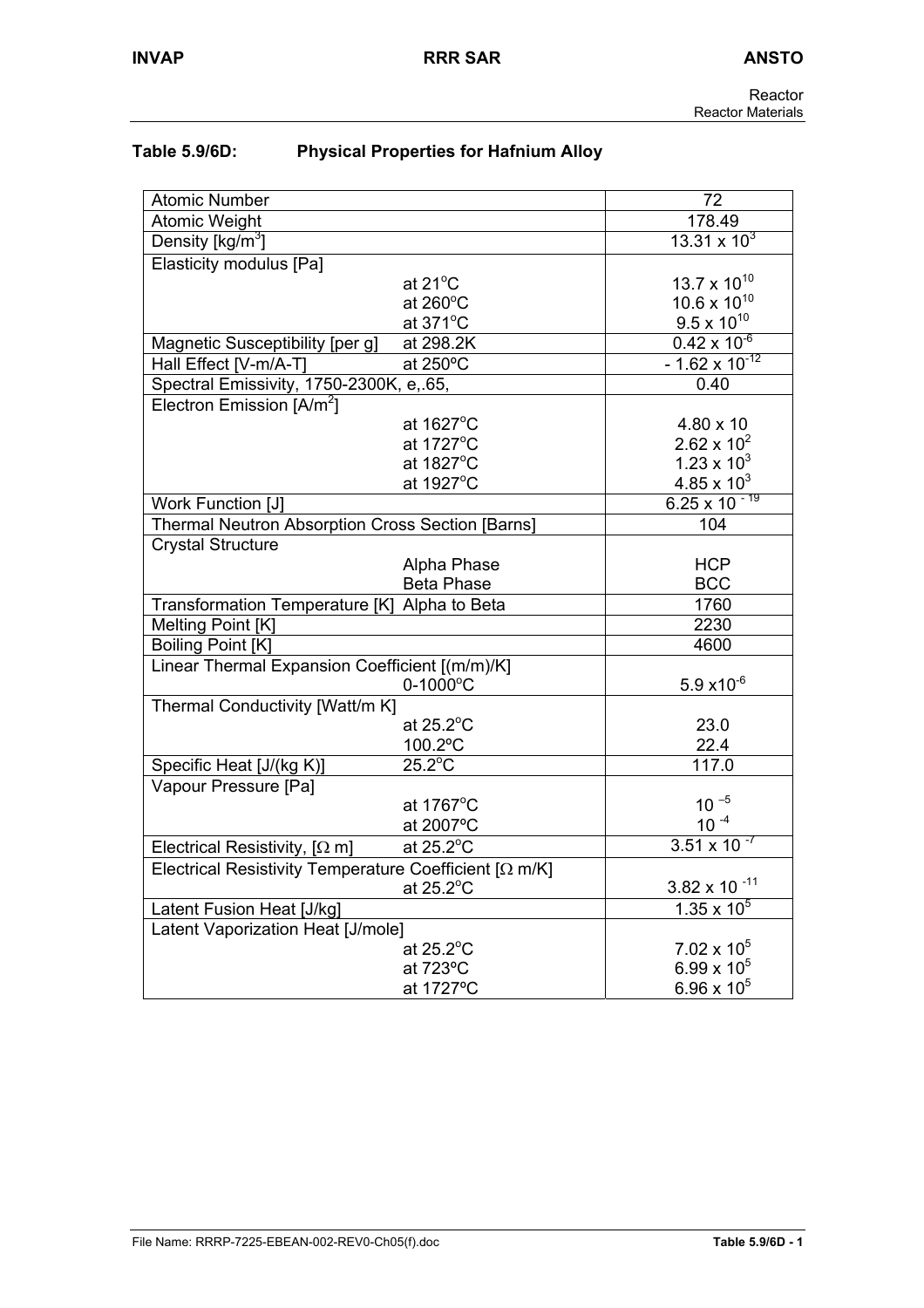| Reactor                  |  |
|--------------------------|--|
| <b>Reactor Materials</b> |  |

|  | Table 5.9/7 Nominal Compositions of Zirconium Alloys (wt%) |
|--|------------------------------------------------------------|
|--|------------------------------------------------------------|

| Alloy             | Sn                       | Fe                       | Cr                       | Ni    |      | Nb                       | Hf                       |
|-------------------|--------------------------|--------------------------|--------------------------|-------|------|--------------------------|--------------------------|
| Zircaloy-2        | 1.50                     | 0.13                     | 0.10                     | 0.06  | 0.12 | $\overline{\phantom{0}}$ | 0.01                     |
| <b>Zircaloy-4</b> | 1.50                     | 0.21                     | 0.10                     | 0.007 | 0.12 | $\qquad \qquad$          | 0.01                     |
| Zr-Nb             | $\overline{\phantom{0}}$ | $\overline{\phantom{a}}$ | $\overline{\phantom{0}}$ | 0.007 | 0.10 | 2.5                      | $\overline{\phantom{0}}$ |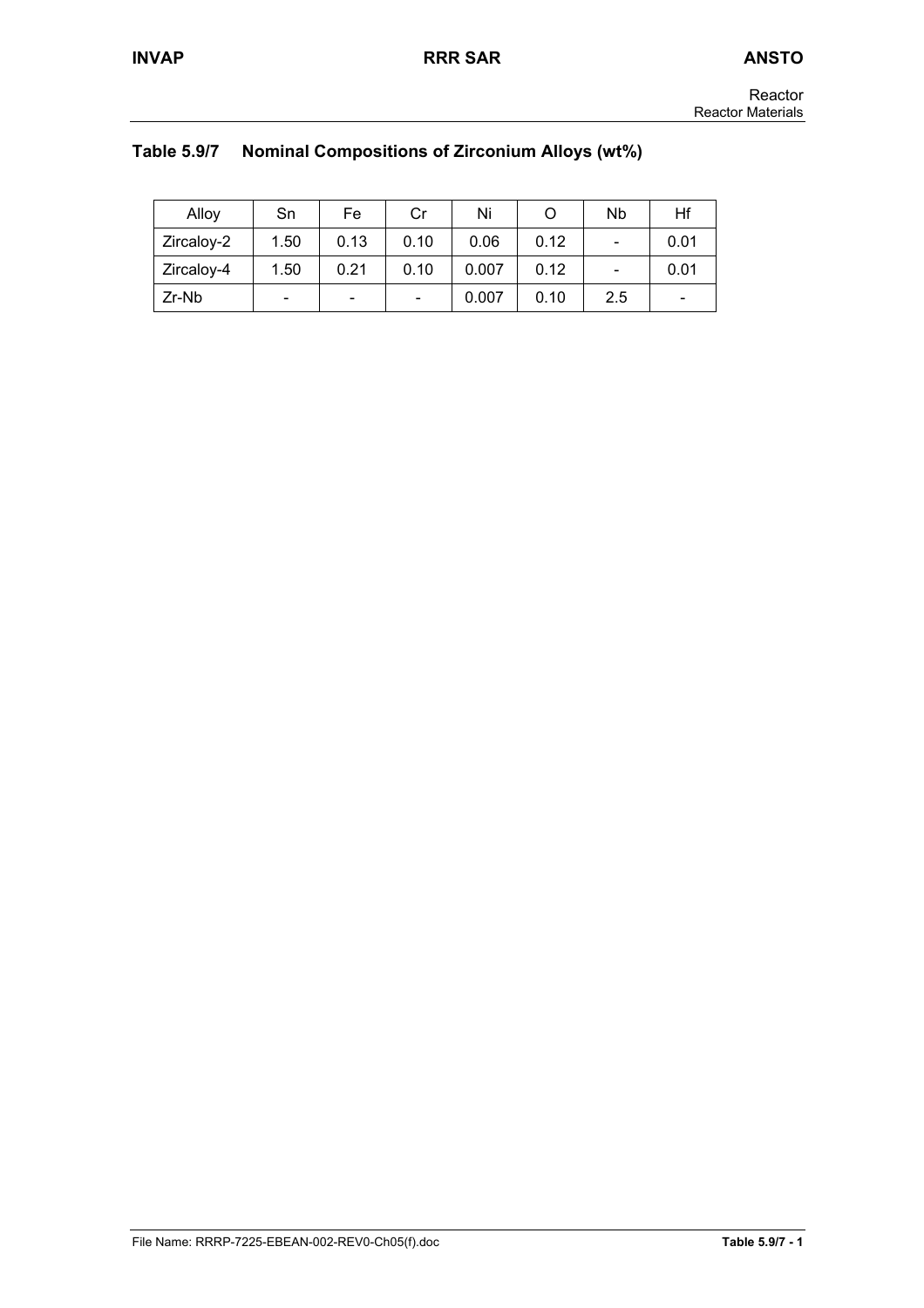# **Table 5.9/8 Mechanical Properties of Zirconium Alloys**

| Alloy       | Condition | Direction of test /<br>Temperature | Tensile<br>Strength<br>(MPa) | Yield<br>Strength<br>(MPa) |
|-------------|-----------|------------------------------------|------------------------------|----------------------------|
| Zirconium   | Annealed  | Longitudinal / Room                | 296                          | 138                        |
|             |           | Transverse / Room                  | 296                          | 207                        |
| Zircaloy-2  | Annealed  | Longitudinal / Room                | 400                          | 241                        |
|             |           | Transverse / Room                  | 386                          | 303                        |
| Zircaloy-4  | Annealed  | Longitudinal / Room                | 400                          | 241                        |
|             |           | Transverse / Room                  | 386                          | 303                        |
| $Zr-2.5$ Nb | Annealed  | Longitudinal / Room                | 448                          | 310                        |
|             |           | Transverse / Room                  | 448                          | 344                        |

*End of Tables*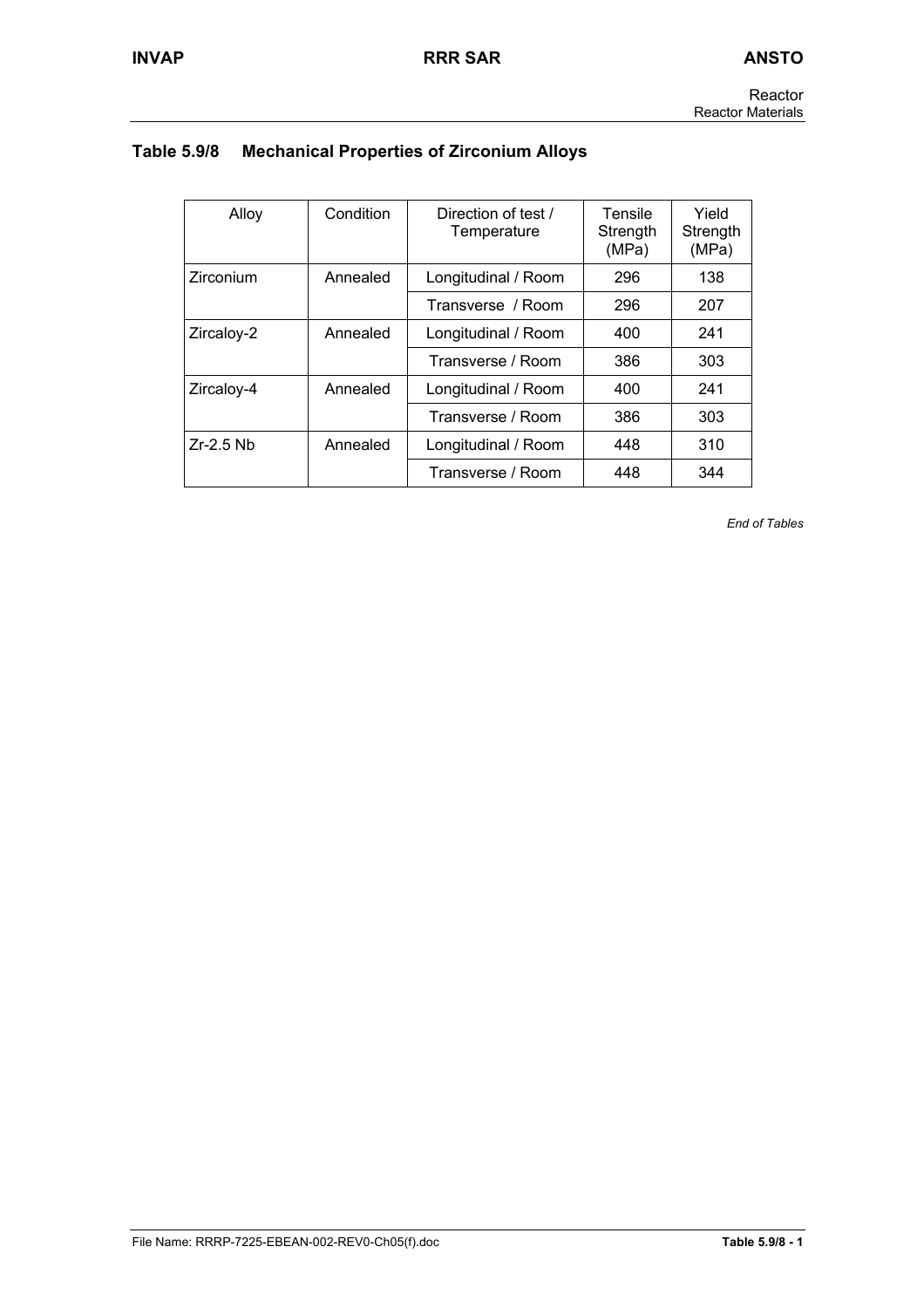# Figure 5.9/1 Time Temperature Precipitation M<sub>23</sub>C<sub>6</sub> Precipitation Diagram and **Intergranular Corrosion Attack Area of AISI 304 [02]**

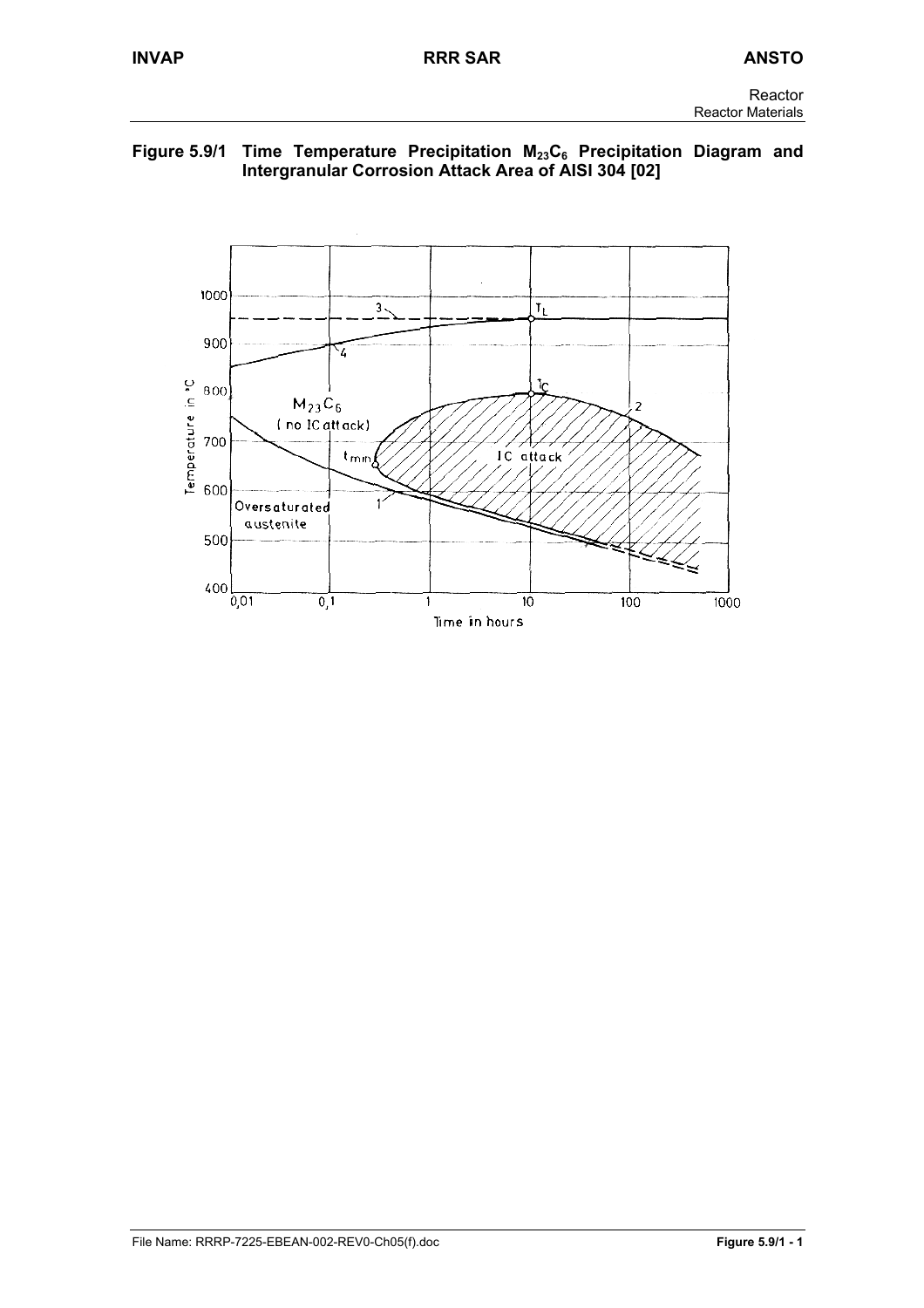## **Figure 5.9/2 Relative Radiation Resistance**

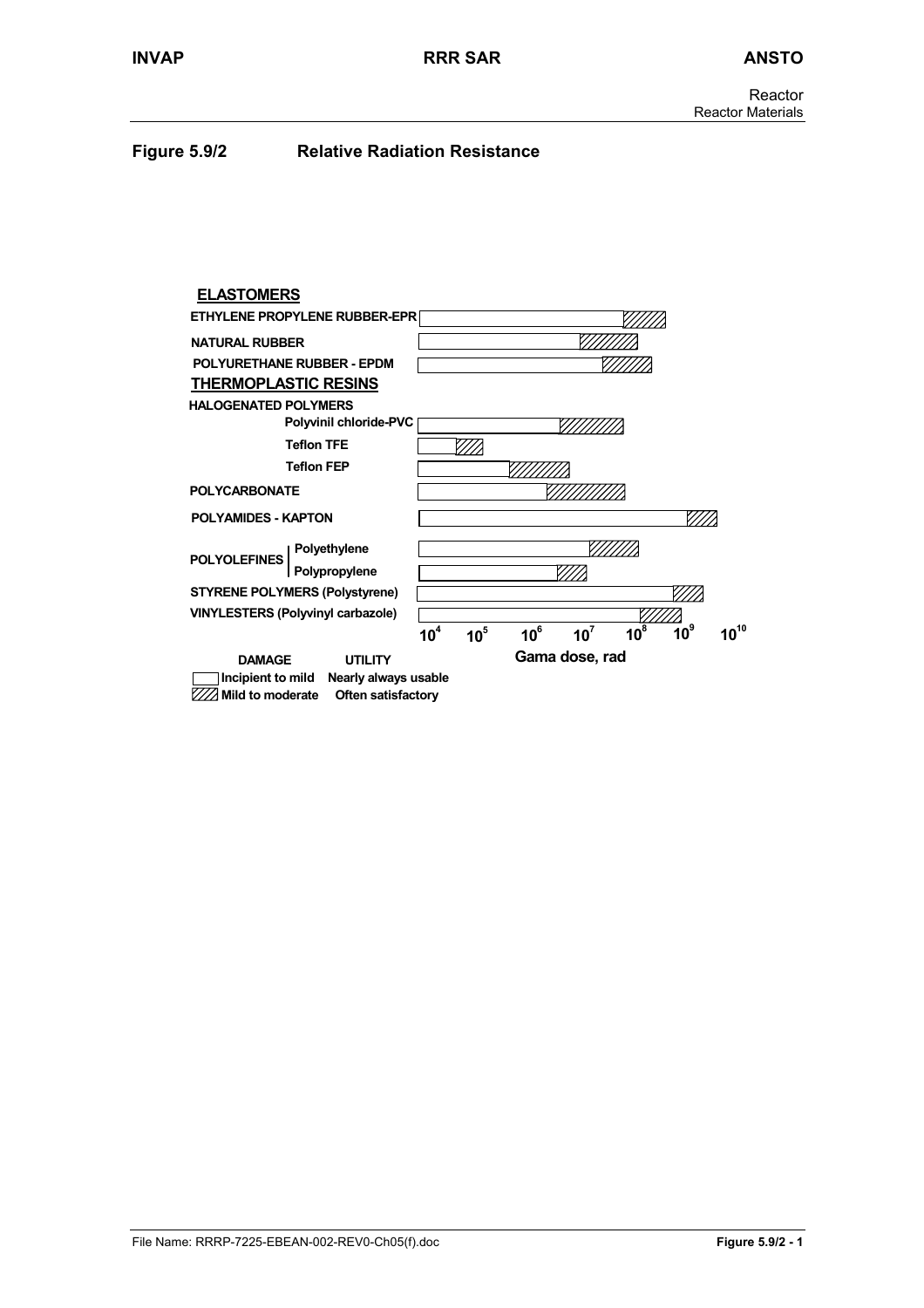## **Figure 5.9/3 Tensile Strength and Elongation at Break of Elastomers and Thermoplastic Materials**

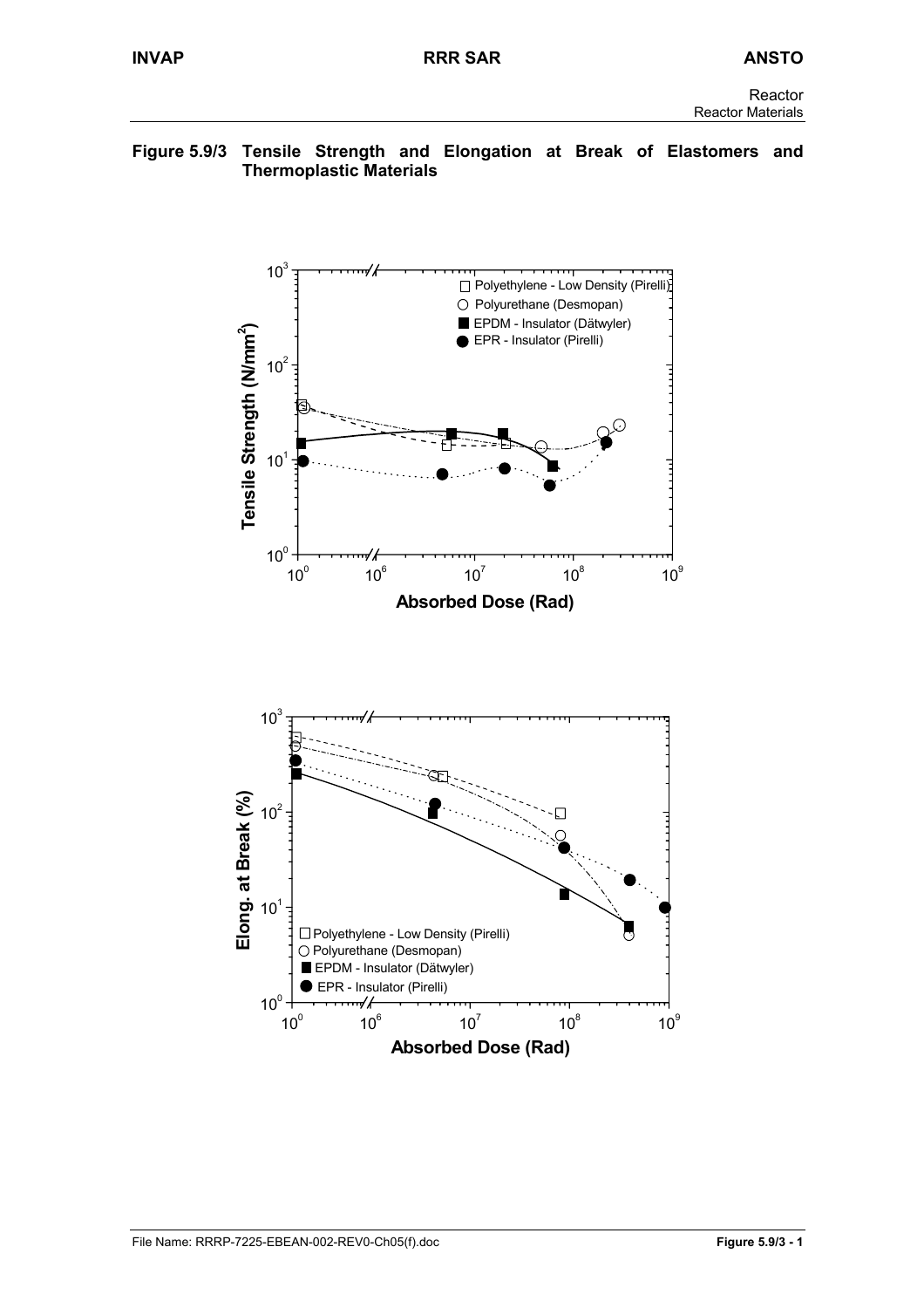#### **Figure 5.9/4 Effect of Ageing on the Tensile Strength of NR:PP. a) NR:PP (70:30), b) NR:PP (30:70)**





b)

a)